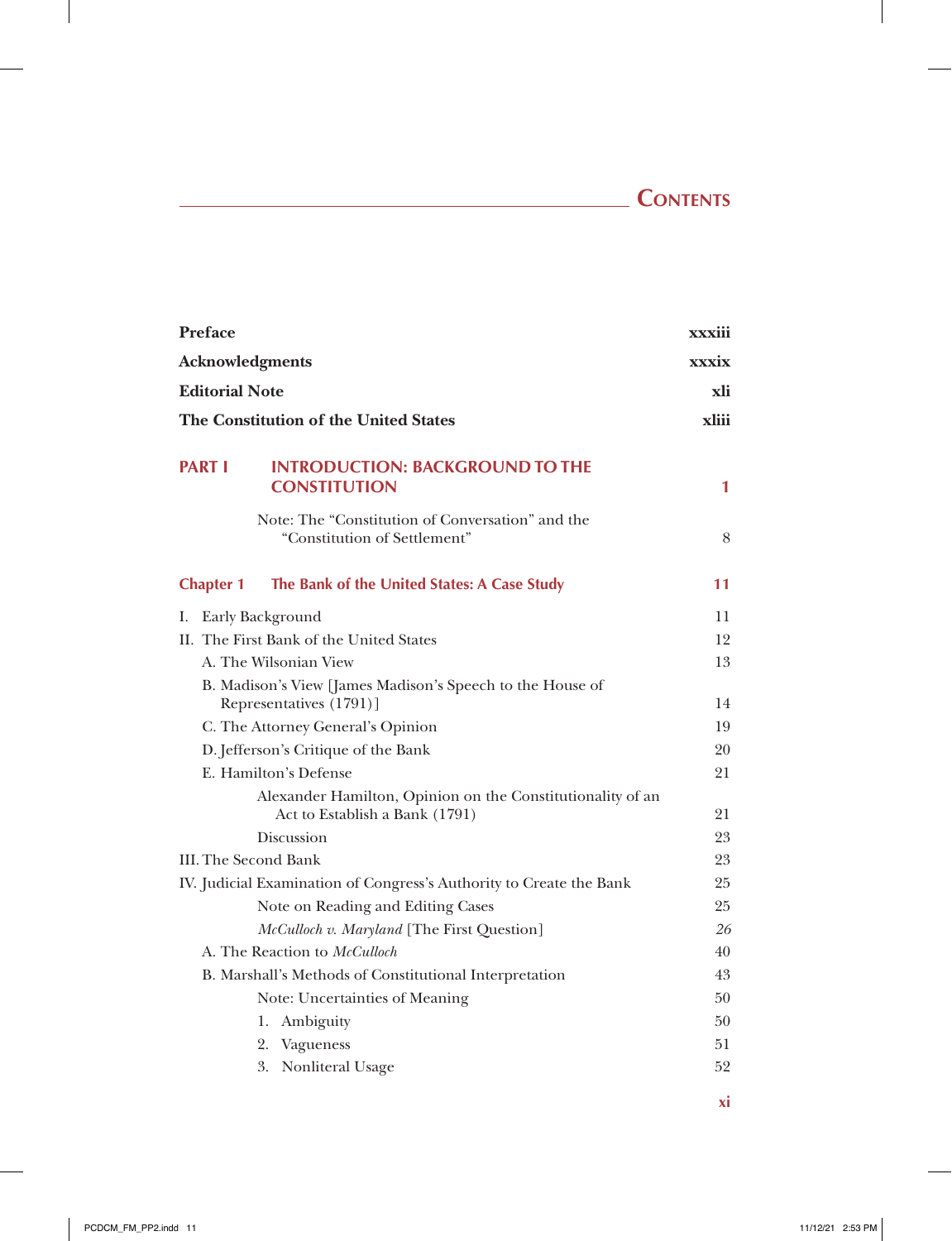| XII                                                                                   | <b>Contents</b> |
|---------------------------------------------------------------------------------------|-----------------|
| The States' Power to Tax the Bank of the United States<br>V.                          | 54              |
| <i>McCulloch v. Maryland</i> [The Second Question]                                    | 54              |
| Discussion                                                                            | 59              |
| VI. Ohio Dissents                                                                     | 62              |
| VII. The Demise of the Second Bank                                                    | 64              |
| Andrew Jackson, Veto Message (July 10, 1832)                                          | 65              |
| Discussion                                                                            | 68              |
| Walter Dellinger, Presidential Authority to Decline to                                |                 |
| Execute Unconstitutional Statutes (November 2, 1994)                                  | 70              |
| Discussion                                                                            | 72              |
| The Constitution in the Early Republic<br><b>Chapter 2</b>                            | 73              |
| The Constitution During the Washington Administration<br>I.                           | 73              |
| II. Early Struggles over State and National Sovereignty: Chisholm v.                  |                 |
| Georgia and the Eleventh Amendment                                                    | 75              |
| Chisholm v. Georgia                                                                   | 76              |
| Note: The Eleventh Amendment                                                          | 79              |
| III. The Alien and Sedition Acts and the Kentucky and Virginia                        |                 |
| Resolutions of 1798                                                                   | 80              |
| A. The Alien Act of 1798                                                              | 80              |
| <b>B.</b> The Sedition Act                                                            | 82              |
| 1. The Meaning of the First Amendment                                                 | 83              |
| 2. The Original Understanding                                                         | 84              |
| 3. The Republican Response                                                            | 87              |
| Discussion                                                                            | 89              |
| C. The Kentucky and Virginia Resolutions of 1798 and the<br>Doctrine of Nullification | 90              |
| 1. Nullification and Interposition                                                    | 90              |
| 2. The Nullification Crisis and the "Tariff of Abominations"                          | 94              |
| Discussion                                                                            | 97              |
| Note: Judicial Review Before Marbury: The Supreme Court                               |                 |
| in Its Early Years                                                                    | 99              |
| IV. The Election of 1800                                                              | 103             |
| V. Early Political Struggles over the Federal Judiciary                               | 106             |
| A. Stuart v. Laird and the Elimination of the Intermediate                            |                 |
| Appellate Judiciary                                                                   | 109             |
| Stuart v. Laird                                                                       | 109             |
| Discussion                                                                            | 110             |

 $\mathbf{I}$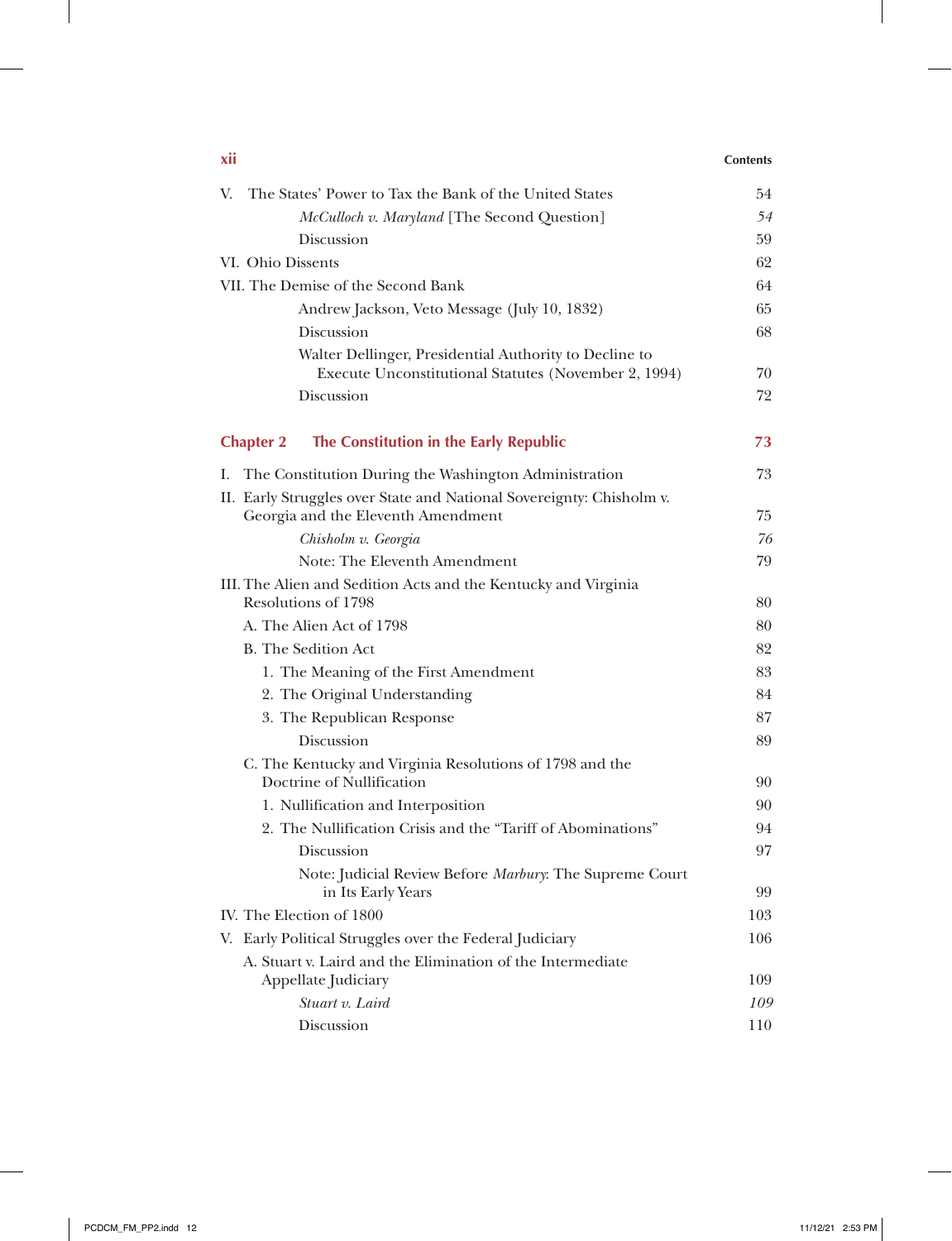| <b>Contents</b>                                                      | xiii |
|----------------------------------------------------------------------|------|
| B. Marbury and Judicial Review of Legislation                        | 111  |
| Marbury v. Madison                                                   | 111  |
| Discussion                                                           | 126  |
| C. Limitations on Judicial Power                                     | 132  |
| 1. Jurisdiction Stripping                                            | 132  |
| 2. Standing                                                          | 134  |
| 3. Political Questions                                               | 135  |
| D. Judicial Review in a Democratic Polity                            | 137  |
| 1. The Countermajoritarian Difficulty                                | 137  |
| 2. Justifications for Judicial Review                                | 138  |
| a. Supervising Inter- and Intra-governmental Relations               | 138  |
| b. Preserving Fundamental Values                                     | 141  |
| c. Protecting the Integrity of Democratic Processes                  | 142  |
| 3. The Countermajoritarian Difficulty Challenged                     | 143  |
| a. The Countermajoritarian Features of the Political Branches        | 143  |
| b. The "Majoritarian" Aspects of Judicial Review                     | 145  |
| Note: Judicial "Good Behavior" and Lifetime Tenure                   | 147  |
| VI. The Louisiana Purchase                                           | 148  |
| Discussion                                                           | 150  |
| Note: The "Marshall Court"                                           | 151  |
| Note: Limiting the President's Power as Commander-in-Chief           | 152  |
| Discussion                                                           | 154  |
| VII. The Protection of Property Rights and the Natural Law Tradition | 154  |
| Fletcher v. Peck                                                     | 154  |
| Discussion                                                           | 157  |
| Note: Natural Law, Vested Rights, and the Written                    |      |
| Constitution: Sources for Judicial Review                            | 160  |
| 1. The Natural Law Tradition in America                              | 161  |
| 2. The Judicial Protection of Vested Rights                          | 163  |
| Calder v. Bull                                                       | 164  |
| Discussion                                                           | 165  |
| 3. The Explicit Federal Constitutional Protection of Rights          | 166  |
| 4. The Ninth Amendment                                               | 167  |
| Note: Is Constitutional Law a Comedy or a Tragedy?                   | 169  |
| Discussion                                                           | 171  |
| VIII. American Indians and the American Political Community          | 172  |
| Discussion                                                           | 176  |
| IX. Women's Citizenship in the Antebellum Era                        | 177  |
| Discussion                                                           | 182  |

 $\mathbf{I}$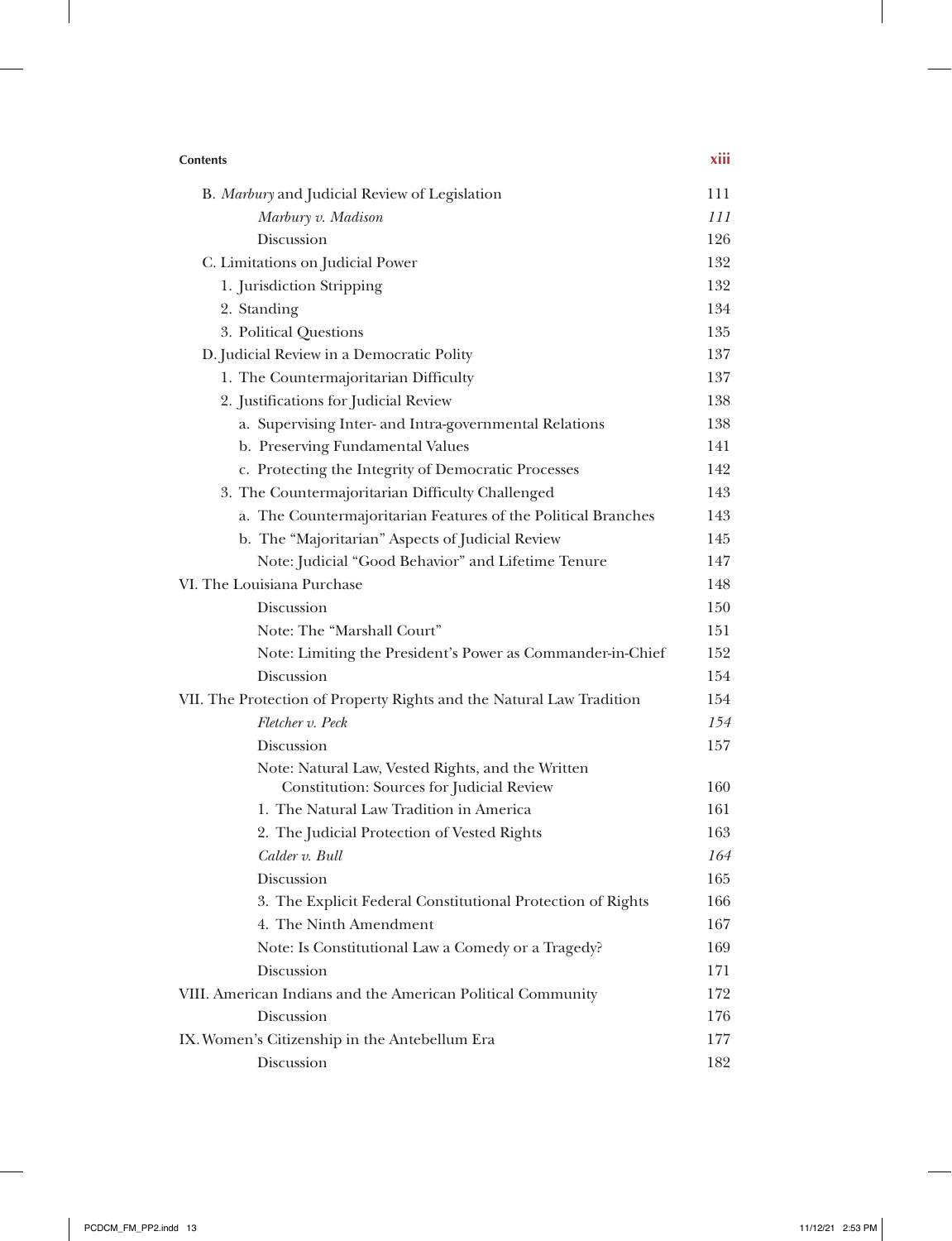| xiv                                                                                             | <b>Contents</b> |
|-------------------------------------------------------------------------------------------------|-----------------|
| X. Regulation of the Interstate Economy                                                         | 183             |
| Gibbons v. Ogden                                                                                | 183             |
| Discussion                                                                                      | 191             |
| Note: Federal Preemption                                                                        | 197             |
| Arizona v. United States                                                                        | 197             |
| Note: Language, Purpose, and Meaning                                                            | 198             |
| 1. Language and Purpose                                                                         | 198             |
| 2. Discovering the Adopters' Purposes                                                           | 201             |
| XI. The "General Welfare"                                                                       | 206             |
| A. The Spending Clause and Disaster Relief                                                      | 206             |
| <b>B.</b> Internal Improvements                                                                 | 207             |
| James Madison, Veto Message (March 3, 1817)                                                     | 208             |
| James K. Polk, Veto Message (December 15, 1847)                                                 | 210             |
| Discussion                                                                                      | 214             |
| Are We a Nation? The Jacksonian Era to the Civil<br><b>Chapter 3</b>                            |                 |
| War, 1835-1865                                                                                  | 215             |
| Interstate and Foreign Commerce and Personal Mobility<br>Ι.                                     | 221             |
| A. The States' "Police Powers" as a Constraint on the National                                  |                 |
| <b>Commerce Power</b>                                                                           | 221             |
| Mayor of the City of New York v. Miln                                                           | 222             |
| Discussion                                                                                      | 229             |
| B. The Cooley Accommodation                                                                     | 235             |
| Cooley v. Board of Wardens                                                                      | 235             |
| Discussion                                                                                      | 237             |
| Note on Congressional Consent                                                                   | 238             |
| C. The Privileges and Immunities of State Citizenship and<br>Personal Mobility Among the States | 240             |
| 1. The Privileges and Immunities Clause of Article IV                                           | 240             |
| Corfield v. Coryell                                                                             | 241             |
| Discussion                                                                                      | 242             |
| 2. Interstate Mobility                                                                          | 242             |
| Crandall v. Nevada                                                                              | 242             |
| Discussion                                                                                      | 244             |
| II. Slavery                                                                                     | 245             |
| A. The Interstate Slave Trade                                                                   | 245             |
| Groves v. Slaughter                                                                             | 245             |
| Note: The United States Mail and American Pluralism                                             | 248             |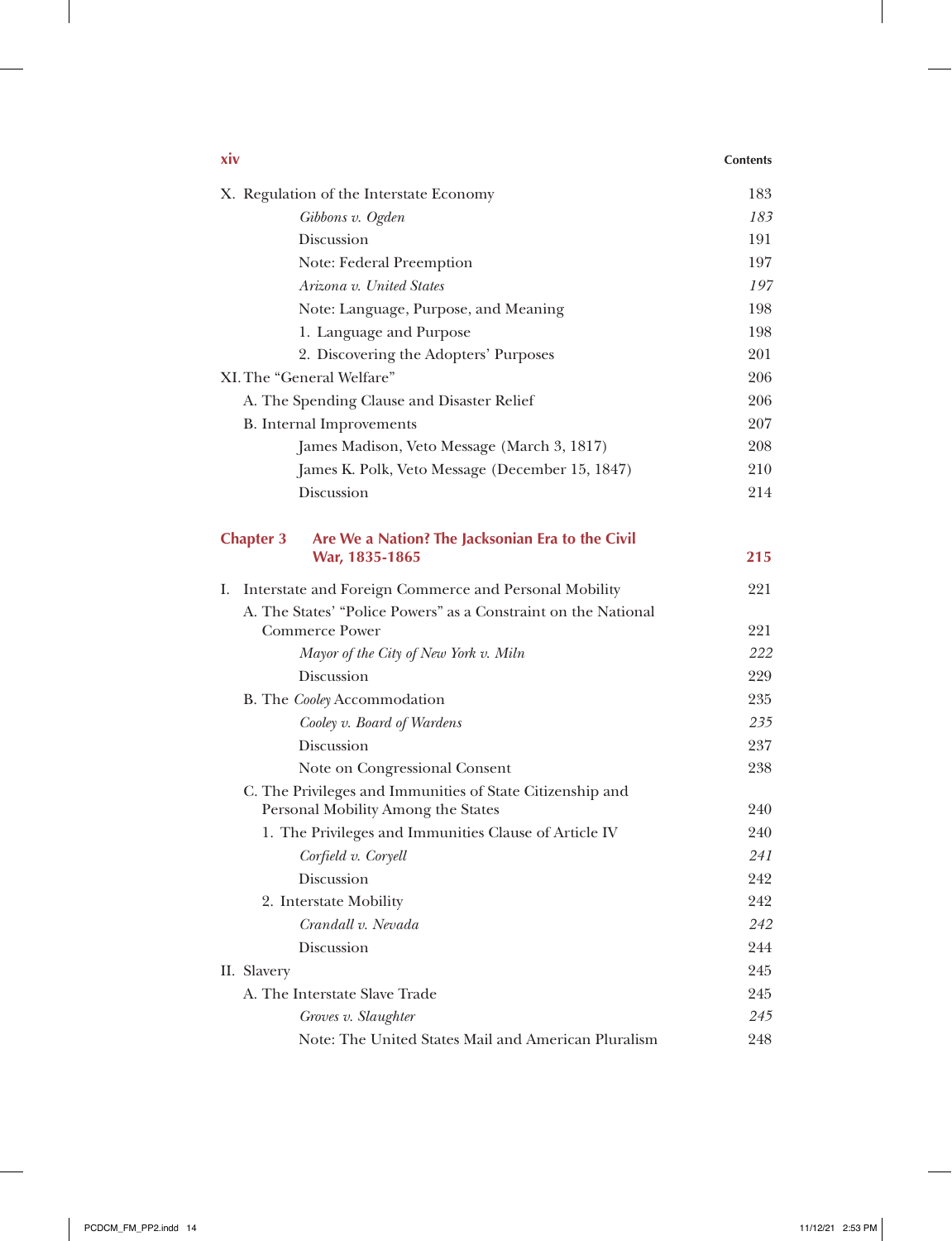| <b>Contents</b>                                                                                                                               | XV  |
|-----------------------------------------------------------------------------------------------------------------------------------------------|-----|
| <b>B.</b> Fugitive Slaves                                                                                                                     | 251 |
| Prigg v. Pennsylvania                                                                                                                         | 251 |
| Discussion                                                                                                                                    | 259 |
| Note: The Rights of Free Black People Before the Civil War                                                                                    | 261 |
| C. Prelude to Secession                                                                                                                       | 263 |
| Dred Scott v. Sandford                                                                                                                        | 266 |
| Discussion                                                                                                                                    | 283 |
| Frederick Douglass, The Constitution of the United<br>States: Is It Pro-Slavery or Anti-Slavery?                                              | 292 |
| Discussion                                                                                                                                    | 296 |
| D. Judicial Supremacy and Dred Scott: The Lincoln-Douglas Debates                                                                             | 297 |
| Discussion                                                                                                                                    | 299 |
| III. "And the War Came": The President as Commander-in-Chief                                                                                  |     |
| and the Preservation of the Union                                                                                                             | 301 |
| A. The Debate over Secession                                                                                                                  | 301 |
| 1. President James Buchanan Opposes Both Secession and War                                                                                    | 301 |
| 2. South Carolina Justifies Its Secession                                                                                                     | 302 |
| Declaration of the Immediate Causes Which Induce and<br>Justify the Secession of South Carolina from the Federal<br>Union (December 24, 1860) | 303 |
| 3. Judah Benjamin Defends Secession                                                                                                           | 304 |
| 4. Jefferson Davis Takes the Helm of the Confederate<br><b>States of America</b>                                                              | 305 |
| 5. Lincoln Responds and Acts                                                                                                                  | 306 |
| Discussion                                                                                                                                    | 307 |
| Texas v. White                                                                                                                                | 310 |
| Note: The Confederate Constitution                                                                                                            | 311 |
| Discussion                                                                                                                                    | 313 |
| B. The Authority of the President to Repel Attacks on the Union                                                                               | 313 |
| Prize Cases                                                                                                                                   | 313 |
| Discussion                                                                                                                                    | 316 |
| C. Lincoln and the Suspension of Habeas Corpus                                                                                                | 318 |
| 1. Chief Justice Taney on the Exclusive Authority of Congress                                                                                 | 319 |
| Ex parte Merryman                                                                                                                             | 320 |
| 2. The President Asserts Executive Authority                                                                                                  | 321 |
| Discussion                                                                                                                                    | 322 |
| D. Lincoln: The Great Emancipator                                                                                                             | 323 |
| Note: Former Justice Curtis Dissents                                                                                                          | 324 |
| Discussion                                                                                                                                    | 326 |

 $\mathbf{I}$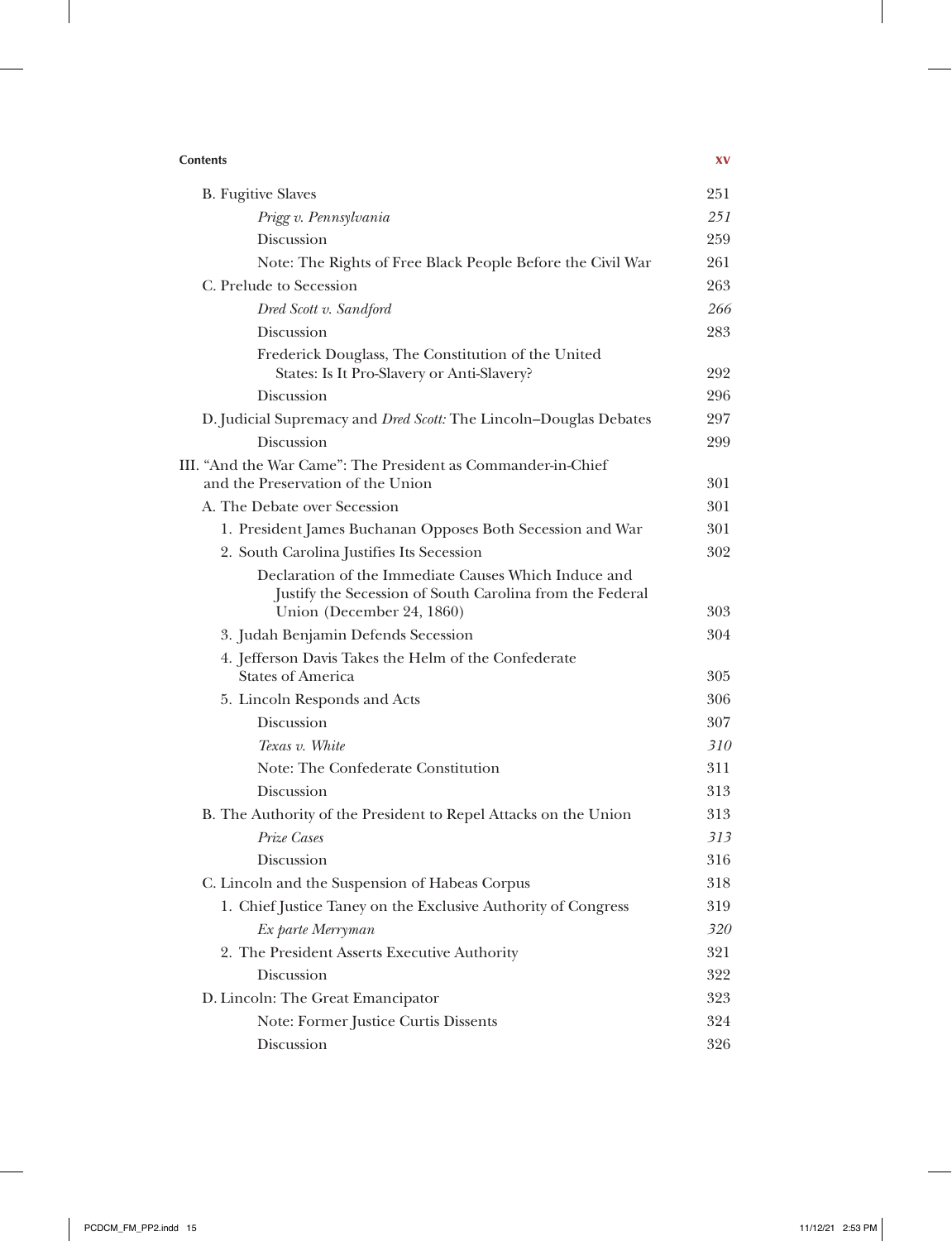## **xvi Contents**

 $\overline{1}$ 

|    | Note: "Reverence for Law"                                                           | 328 |
|----|-------------------------------------------------------------------------------------|-----|
|    | Discussion                                                                          | 329 |
|    | Note: The Gettysburg Address as Constitutional Interpretation                       | 331 |
|    | The Gettysburg Address (November 19, 1863)                                          | 331 |
|    | Discussion                                                                          | 331 |
|    | E. The Use of Military Tribunals as an Alternative to Trial by Jury                 | 332 |
|    | Ex parte Milligan                                                                   | 333 |
|    | Discussion                                                                          | 335 |
|    | F. The Legal Tender Cases and the Constitutionality of Paper Money                  | 337 |
|    | Discussion                                                                          | 344 |
|    | From Reconstruction to the New Deal: 1866-1934<br><b>Chapter 4</b>                  | 347 |
| I. | The Reconstruction Constitution                                                     | 347 |
|    | A. History of the Adoption of the Reconstruction Amendments                         | 347 |
|    | 1. The Thirteenth Amendment                                                         | 347 |
|    | Discussion                                                                          | 349 |
|    | 2. The Civil Rights Act of 1866                                                     | 350 |
|    | 3. The Fourteenth Amendment                                                         | 354 |
|    | Senator Jacob Howard, Speech Introducing the Fourteenth<br>Amendment (May 23, 1866) | 357 |
|    | Discussion                                                                          | 361 |
|    | United States v. Hall                                                               | 367 |
|    | Discussion                                                                          | 369 |
|    | Note: The Unusual Procedural History of the Fourteenth<br>Amendment                 | 369 |
|    | Discussion                                                                          | 373 |
|    | 4. The Fifteenth Amendment                                                          | 378 |
|    | Note: When Did the Civil War End?                                                   | 379 |
|    | <b>B.</b> The Fourteenth Amendment Limited                                          | 381 |
|    | The Slaughterhouse Cases                                                            | 382 |
|    | Discussion                                                                          | 392 |
|    | United States v. Cruikshank                                                         | 398 |
|    | Discussion                                                                          | 399 |
|    | Bradwell v. Illinois                                                                | 399 |
|    | Discussion                                                                          | 401 |
|    | Note: The "New Departure" and Women's Place in the<br><b>Constitutional Order</b>   | 402 |
|    | Minor v. Happersett                                                                 | 405 |
|    | Discussion                                                                          | 407 |
|    |                                                                                     |     |

 $\perp$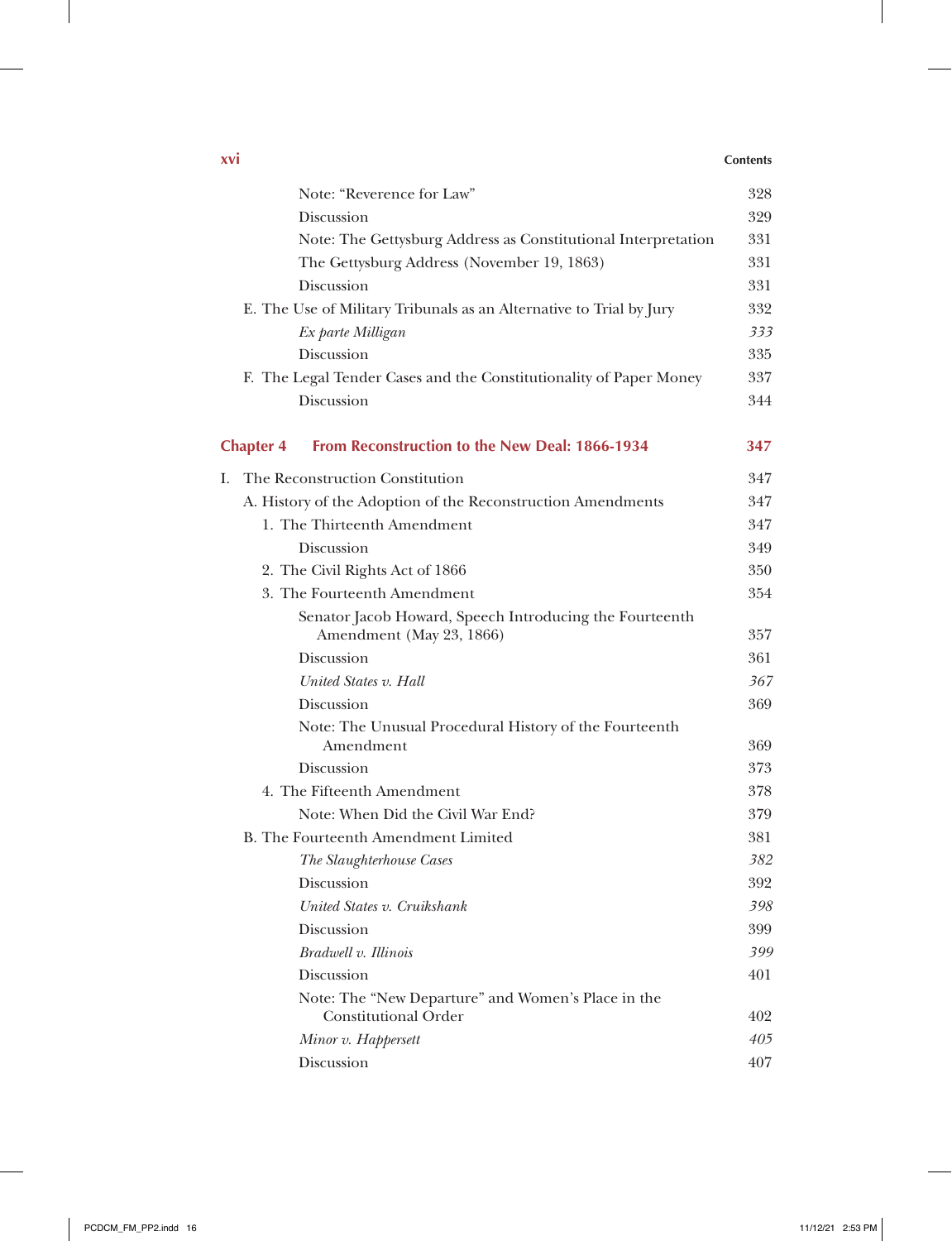| <b>Contents</b>                                                                              | xvii |
|----------------------------------------------------------------------------------------------|------|
| Note: The Fourteenth Amendment, Birthright Citizenship,                                      |      |
| and American Indians                                                                         | 408. |
| Elk v. Wilkins                                                                               | 409  |
| Note: "The Riddle of Hiram Revels"                                                           | 412  |
| Discussion                                                                                   | 413  |
| C. Early Application of the Fourteenth Amendment to Race<br>Discrimination                   | 413  |
| Strauder v. West Virginia                                                                    | 413  |
| <b>Discussion</b>                                                                            | 417  |
| C. Vann Woodward, The Strange Career of Jim Crow                                             | 420  |
| D. Creation of the State Action Doctrine                                                     | 421  |
| The Civil Rights Cases                                                                       | 421  |
| <b>Discussion</b>                                                                            | 432  |
| E. Establishment of the "Separate but Equal" Doctrine                                        | 436  |
| Plessy v. Ferguson                                                                           | 436  |
| <b>Discussion</b>                                                                            | 443  |
| Charles Black, The Lawfulness of the Segregation Decisions                                   | 449  |
| Note: The Spirit of Plessy and Black Disenfranchisement                                      | 450  |
| Buchanan v. Warley                                                                           | 451  |
| Discussion                                                                                   | 452  |
| Note: Black Disenfranchisement                                                               | 453  |
| Richard H. Pildes, Democracy, Anti-Democracy, and the Canon                                  | 454  |
| Giles v. Harris                                                                              | 455  |
| Discussion                                                                                   | 456  |
| II. Creating an "American" Nation                                                            | 456  |
| A. American Expansionism, Race, Ethnicity, and the Constitution                              | 456  |
| Downes v. Bidwell                                                                            | 456  |
| Discussion                                                                                   | 462  |
| B. Ethnic Diversity and the Constitution: The Case of Chinese                                |      |
| Immigration                                                                                  | 464  |
| Chae Chan Ping v. United States                                                              | 464  |
| Discussion                                                                                   | 470  |
| III. The Rise of the Modern Industrial Order and the Protection of<br><b>Economic Rights</b> | 472  |
| A. Economic Disorder and Emergency Powers                                                    | 472  |
| In re Debs                                                                                   | 473  |
| Discussion                                                                                   | 476  |
| B. The Rise of Due Process Protection Against State Economic                                 |      |
| Regulation                                                                                   | 476  |
| C. The Application of the Bill of Rights to the States                                       | 481  |
| Discussion                                                                                   | 484  |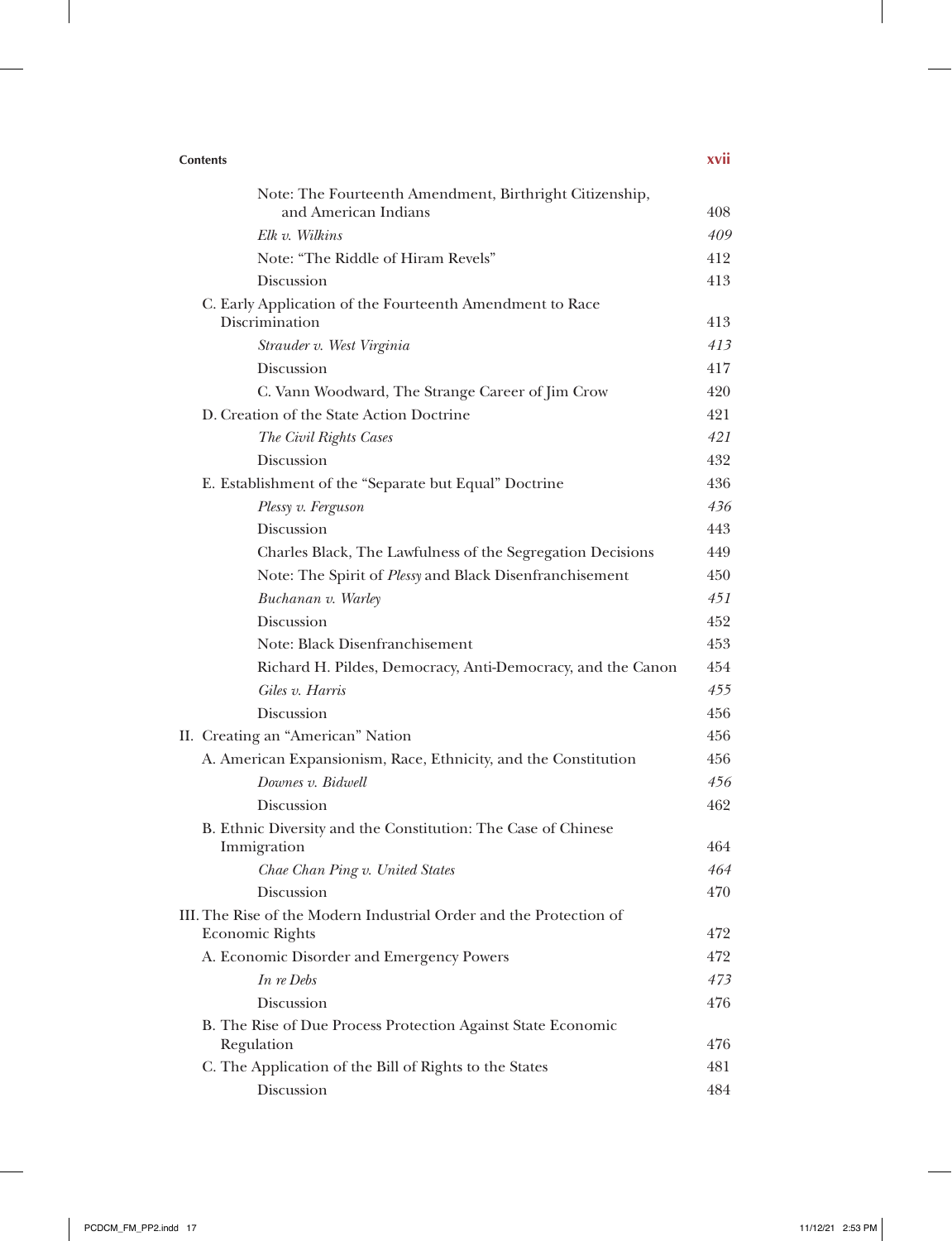| XVIII                                                                                               | <b>Contents</b> |
|-----------------------------------------------------------------------------------------------------|-----------------|
| D. The Heyday of Police Power Jurisprudence, 1890-1934                                              | 485             |
| Lochner v. New York                                                                                 | 485             |
| 1. The Idea of Police Power Jurisprudence                                                           | 491             |
| 2. The Meanings of "Liberty," "Property," and "Due Process"                                         | 492             |
| 3. The Scope of the Police Power: Permissible and Impermissible                                     |                 |
| Objectives                                                                                          | 494             |
| Coppage v. Kansas                                                                                   | 494             |
| Jacobson v. Massachusetts                                                                           | 496             |
| Muller v. Oregon                                                                                    | 497             |
| 4. Burdens of Proof and Questions of Degree                                                         | 498             |
| 5. Laissez Faire, Lawyers, and Legal Scholarship                                                    | 499             |
| 6. A Survey of the Court's Work                                                                     | 502             |
| Adkins v. Children's Hospital                                                                       | 504             |
| E. Freedom of Contract and the Problem of "Involuntary Servitude"                                   | 505             |
| IV. Congressional Regulation of Interstate Commerce and of the                                      |                 |
| National Economy                                                                                    | 510             |
| A. The Commerce Power                                                                               | 510             |
| Champion v. Ames [The Lottery Case]                                                                 | 512             |
| Discussion                                                                                          | 516             |
| Hammer v. Dagenhart                                                                                 | 517             |
| Discussion                                                                                          | 521             |
| Note: On "Prisoner's Dilemmas" and Centralized Coordination                                         | 522             |
| Note: Binary Oppositions and Congressional Ability to<br>Invoke Its Power Under the Commerce Clause | 524             |
| B. The Taxing Power                                                                                 | 526             |
| Bailey v. Drexel Furniture Co. (The Child Labor Tax Case)                                           | 526             |
| C. The Spending Power                                                                               | 528             |
| Discussion                                                                                          | 530             |
| D. The Treaty Power                                                                                 | 531             |
| Missouri v. Holland                                                                                 | 531             |
| E. The Eleventh Amendment and State Sovereign Immunity                                              | 535             |
| Hans v. Louisiana                                                                                   | 535             |
| Discussion                                                                                          | 536             |
| V. "When a Nation Is at War": World War I and the First Amendment                                   | 537             |
| Discussion                                                                                          | 541             |
| Note: Further Questions on the Constitution and                                                     |                 |
| "Emergency Power" During Time of War                                                                | 543             |
| VI. Constitutional Innovation During the Progressive Period                                         | 544             |
| A. The Sixteenth Amendment                                                                          | 545             |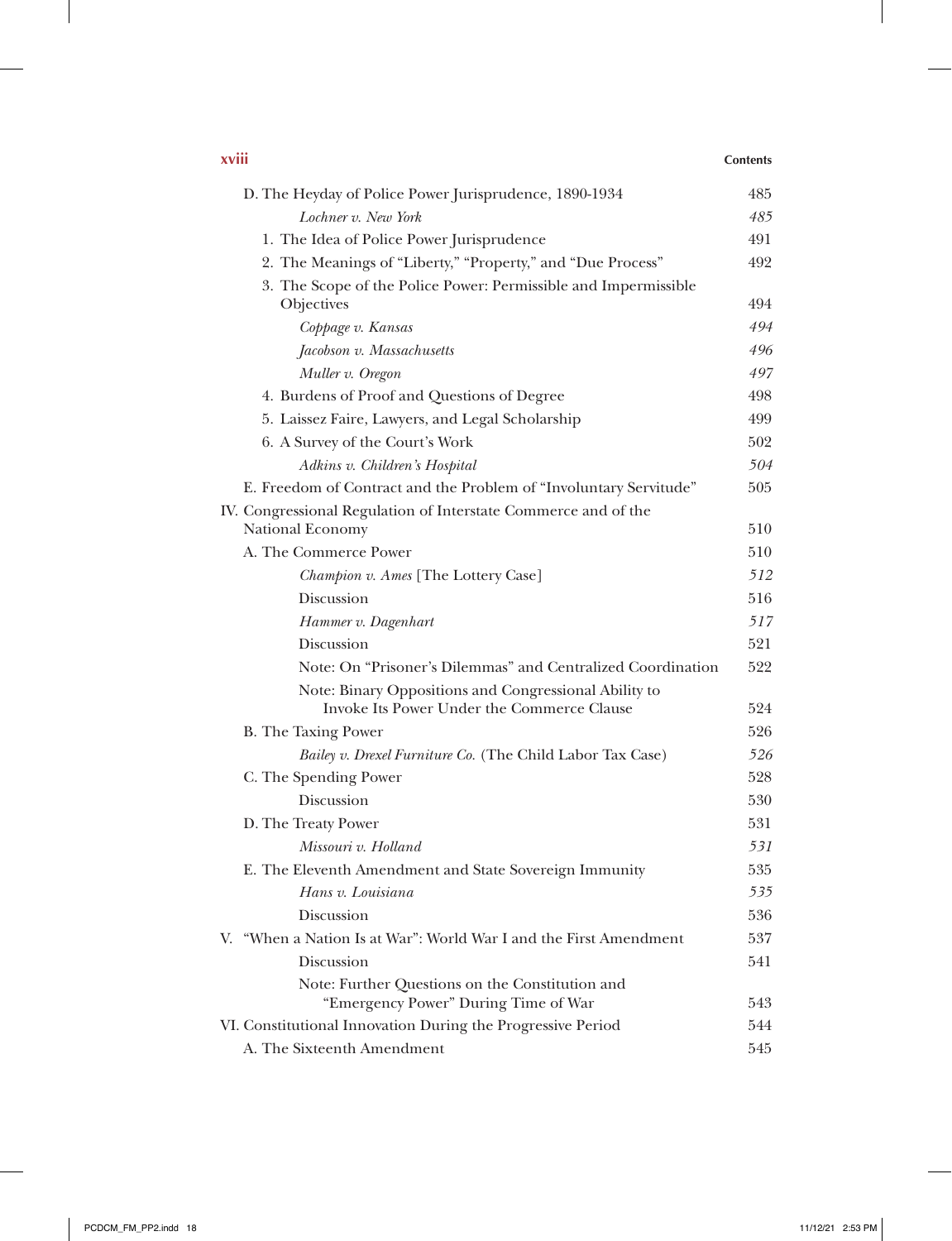| <b>Contents</b>                                                                                                  | xix        |
|------------------------------------------------------------------------------------------------------------------|------------|
| B. The Seventeenth Amendment                                                                                     | 546        |
| C. The Eighteenth Amendment                                                                                      | 546        |
| D. The Nineteenth Amendment                                                                                      | 547        |
| E. Constitutional Limits on Article V?                                                                           | 550        |
| 1. Time Limits                                                                                                   | 551        |
| Discussion                                                                                                       | 553        |
| 2. Are There Substantive Limits to Constitutional Amendment?                                                     | 553        |
| <b>CONSTITUTIONAL ADJUDICATION IN</b><br><b>PART II</b><br><b>THE MODERN WORLD</b>                               | 557        |
| The Evolution of the Bill of Rights and Its "Incorporation"<br><b>Against the States</b>                         | 558        |
| The New Deal and the Civil Rights Era<br><b>Chapter 5</b>                                                        | 569        |
| The Decline of Judicial Intervention Against Economic Regulation<br>Ι.                                           | 569        |
| A. 1934                                                                                                          | 569        |
| Home Building & Loan Association v. Blaisdell                                                                    |            |
| [The Minnesota Mortgage Moratorium Case]                                                                         | 571        |
| Discussion                                                                                                       | 579        |
| B. 1935-1937                                                                                                     | 581        |
| West Coast Hotel Co. v. Parrish<br>C. The Modern Doctrine of Economic Due Process                                | 582<br>584 |
| United States v. Carolene Products Co.                                                                           | 584        |
| Discussion                                                                                                       | 587        |
| Williamson v. Lee Optical Co.                                                                                    | 592        |
| Discussion                                                                                                       | 595        |
| <b>Appendix to Chapter 5 (online)</b>                                                                            | 5-1        |
| D. Modern Contract Clause Doctrine                                                                               | $5-1$      |
| Discussion                                                                                                       | $5 - 4$    |
| E. Modern Takings Clause Doctrine                                                                                | $5-5$      |
| Jed Rubenfeld, Usings                                                                                            | $5 - 5$    |
| Discussion                                                                                                       | $5-12$     |
| II. The Creation of the New Deal Settlement and the Relaxation of<br>Judicial Constraints on Congressional Power | 600        |
| A. 1935-1936—The Supreme Court Confronts Roosevelt                                                               |            |
| over Federal Power<br>Schechter Poultry Corp. v. United States                                                   | 600<br>601 |
| Carter v. Carter Coal Co.                                                                                        | 602        |
|                                                                                                                  |            |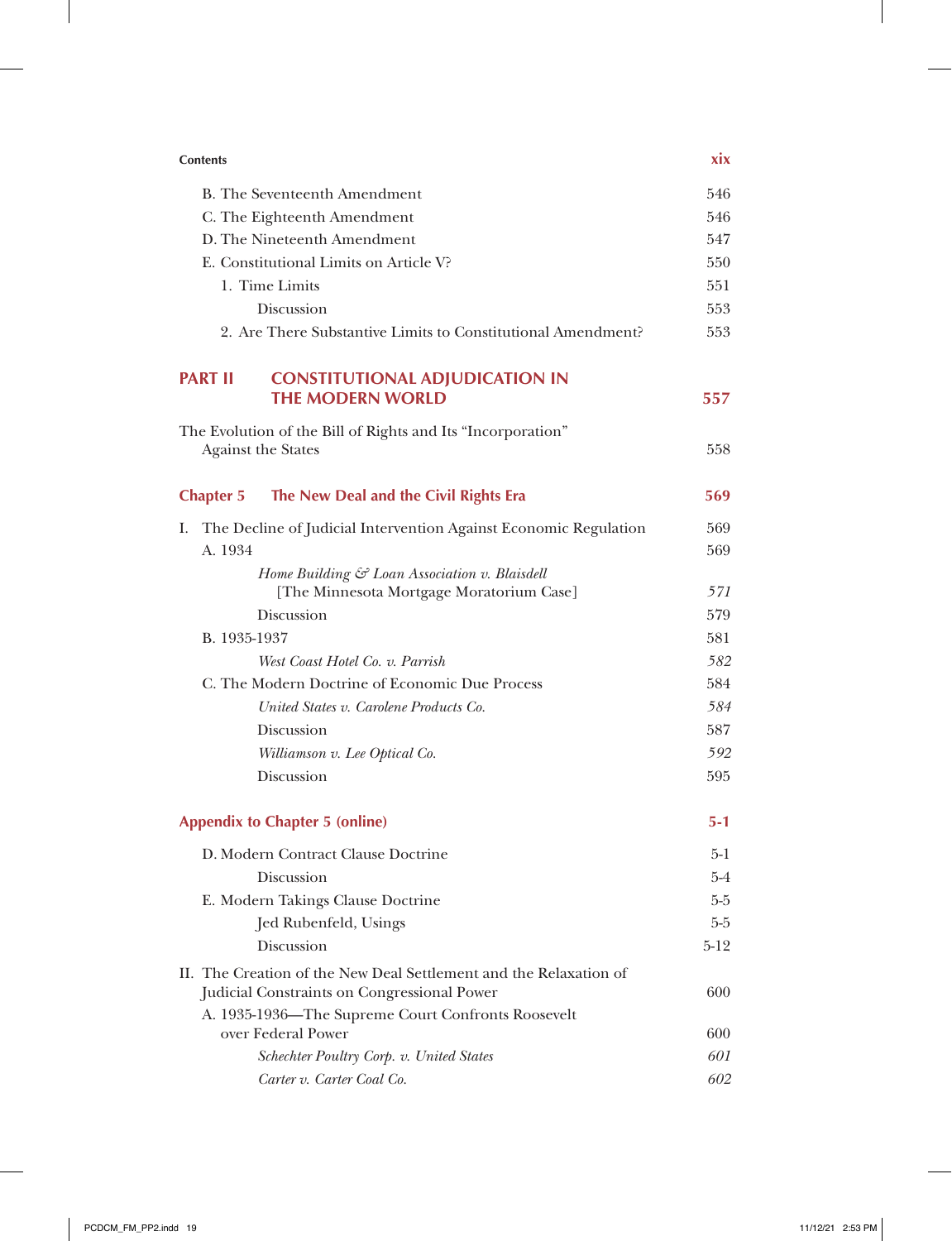## **xx Contents**

 $\overline{1}$ 

| Discussion                                                                                   | 606 |
|----------------------------------------------------------------------------------------------|-----|
| United States v. Butler                                                                      | 607 |
| Discussion                                                                                   | 610 |
| Franklin D. Roosevelt, "Fireside Chat" (March 9, 1937)                                       | 612 |
| Discussion                                                                                   | 615 |
| NLRB v. Jones & Laughlin Steel Corp.                                                         | 616 |
| Discussion                                                                                   | 617 |
| Franklin D. Roosevelt, Address on Constitution Day,<br>Washington, D.C. (September 17, 1937) | 618 |
| Discussion                                                                                   | 620 |
| B. The Emergence of Modern Commerce Clause Doctrine                                          | 620 |
| United States v. Darby                                                                       | 621 |
| Wickard v. Filburn                                                                           | 623 |
| Discussion                                                                                   | 624 |
| Note: On Constitutional Revolution                                                           | 626 |
| C. The Taxing and Spending Power                                                             | 628 |
| Steward Machine Company v. Davis                                                             | 629 |
| Discussion                                                                                   | 631 |
| III. National Power in the Civil Rights Era                                                  | 631 |
| A. The 1960s Civil Rights Legislation: Commerce Power or<br><b>Reconstruction Power?</b>     | 631 |
| 1. The Civil Rights Movement and the Civil Rights Act of 1964                                | 631 |
| Discussion                                                                                   | 637 |
| 2. Congressional Power to Pass the Civil Rights Bill                                         | 637 |
| Heart of Atlanta Motel v. United States                                                      | 640 |
| Katzenbach v. McClung                                                                        | 640 |
| Discussion                                                                                   | 642 |
| B. The Reconstruction Power in the Civil Rights Era                                          | 644 |
| Note: The Voting Rights Act of 1965                                                          | 646 |
| Lyndon B. Johnson, Special Message to the Congress:<br>The American Promise (March 15, 1965) | 647 |
| Discussion                                                                                   | 650 |
| South Carolina v. Katzenbach                                                                 | 651 |
| Katzenbach v. Morgan                                                                         | 655 |
| Discussion                                                                                   | 661 |
| Jones v. Alfred H. Mayer Co.                                                                 | 664 |
| Oregon v. Mitchell                                                                           | 667 |

 $\mathbf{I}$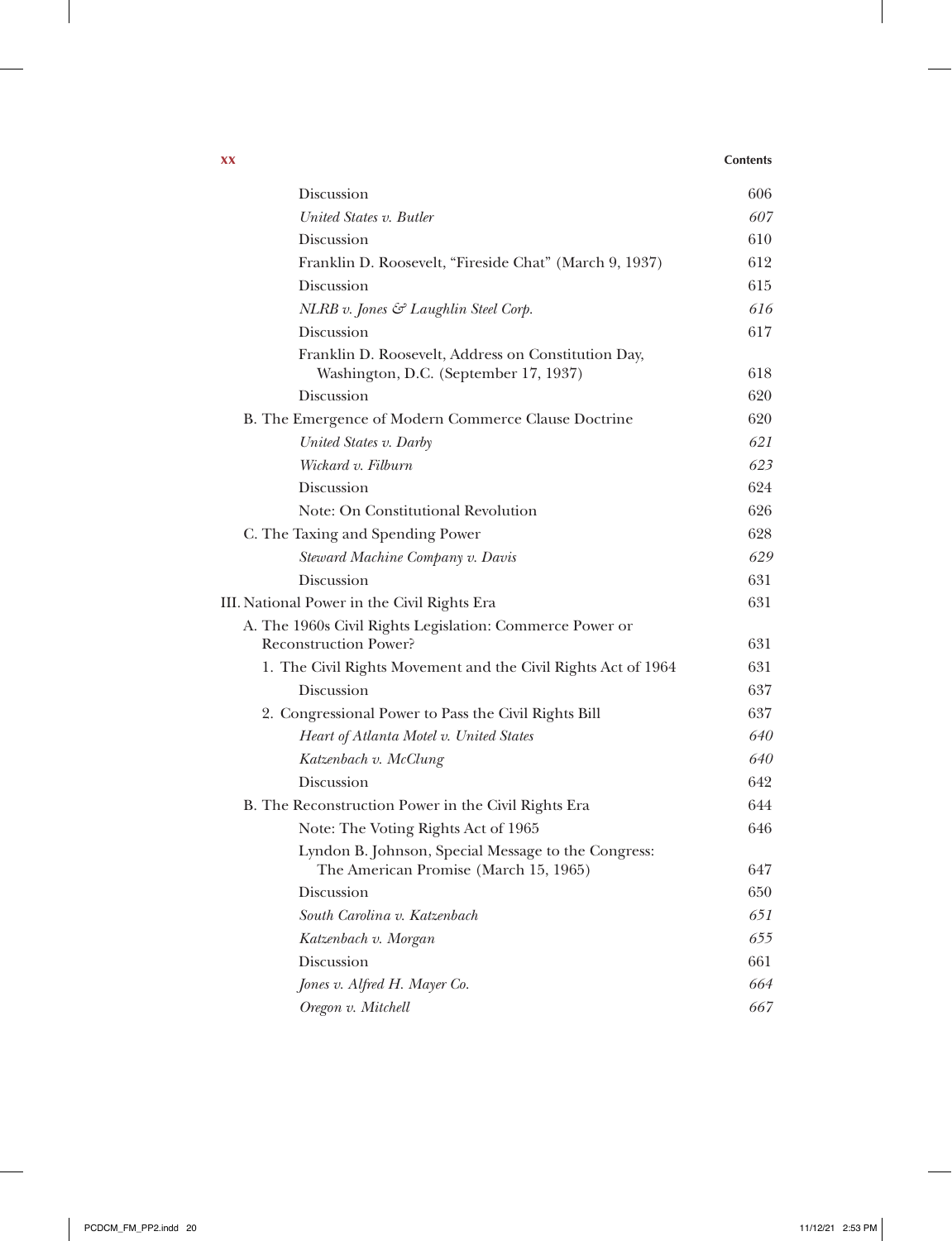| <b>Contents</b>  |                                                                                   | xxi |
|------------------|-----------------------------------------------------------------------------------|-----|
| <b>Chapter 6</b> | Federalism, Separation of Powers, and National Security in<br>the Modern Era      | 671 |
|                  | I. Judicial Constraints on Congressional Power                                    | 671 |
|                  | A. The Rehnquist and Roberts Courts: Finding Limits on Federal Power              | 671 |
|                  | 1. The Commerce Power                                                             | 673 |
|                  | United States v. Lopez                                                            | 673 |
|                  | Discussion                                                                        | 687 |
|                  | National Federation of Independent Business v. Sebelius<br>[The Health Care Case] | 700 |
|                  | Discussion                                                                        | 709 |
|                  | United States v. Comstock                                                         | 713 |
|                  | Discussion                                                                        | 716 |
|                  | 2. The Taxing Power                                                               | 718 |
|                  | National Federation of Independent Business v. Sebelius<br>[The Health Care Case] | 718 |
|                  | Discussion                                                                        | 724 |
|                  | 3. The Spending Power                                                             | 727 |
|                  | National Federation of Independent Business v. Sebelius<br>[The Health Care Case] | 730 |
|                  | Discussion                                                                        | 741 |
|                  | 4. The Treaty Power                                                               | 743 |
|                  | Bond v. United States                                                             | 743 |
|                  | Discussion                                                                        | 745 |
|                  | 5. The Reconstruction Power                                                       | 747 |
|                  | City of Boerne v. Flores                                                          | 748 |
|                  | Discussion                                                                        | 758 |
|                  | Akhil Reed Amar, Intratextualism                                                  | 761 |
|                  | United States v. Morrison                                                         | 763 |
|                  | Discussion                                                                        | 766 |
|                  | Board of Trustees of the University of Alabama v. Garrett                         | 769 |
|                  | Discussion                                                                        | 773 |
|                  | Shelby County, Alabama v. Holder                                                  | 776 |
|                  | Discussion                                                                        | 796 |
|                  | Brnovich v. Democratice National Committee                                        | 801 |
|                  | II. Affirmative Limits on Congressional Regulations of State Governments          | 805 |
|                  | A. From the Hughes Court to the Burger Court: Practically No Limits?              | 805 |
|                  | National League of Cities v. Usery                                                | 806 |

 $\mathbb{I}$ 

T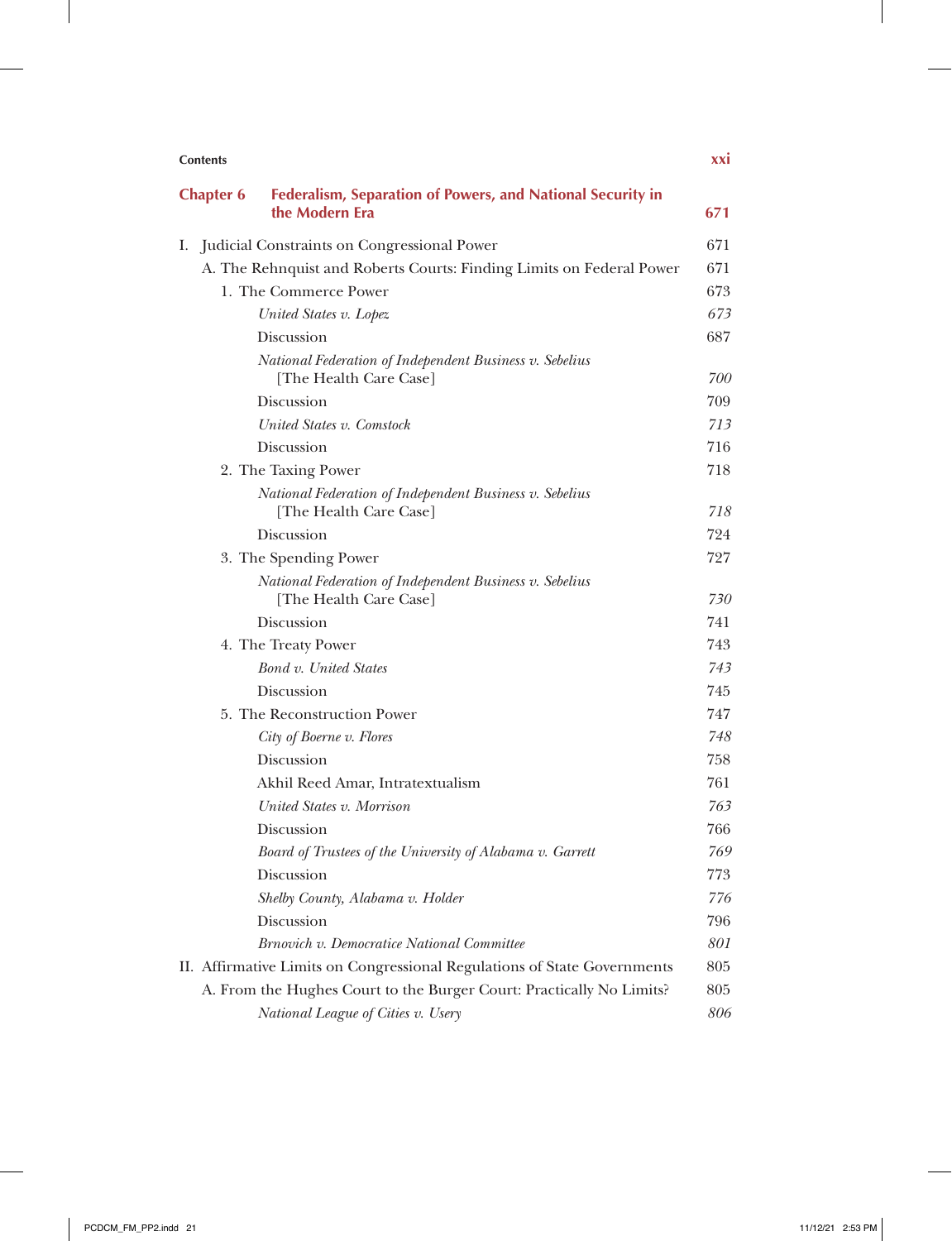| XXII                                                          | <b>Contents</b> |
|---------------------------------------------------------------|-----------------|
| Garcia v. San Antonio Metropolitan Transit Authority          | 807             |
| Discussion                                                    | 811             |
| B. The Rehnquist Court: Finding Affirmative Limits            | 813             |
| Gregory v. Ashcroft                                           | 815             |
| Discussion                                                    | 818             |
| New York v. United States                                     | 819             |
| Discussion                                                    | 830             |
| Saikrishna Bangalore Prakash, Field Office Federalism         | 833             |
| Printz v. United States                                       | 835             |
| Discussion                                                    | 847             |
| Note: State Sovereign Immunity                                | 848             |
| Discussion                                                    | 851             |
| Note: Cooperative (and Uncooperative) Federalism              | 854             |
| III. Interstate Federalism and the National Economy           | 860             |
| A. Dormant Commerce Clause                                    | 861             |
| 1. Burdensome Laws: The Development of a Balancing Test       | 862             |
| 2. Facially Discriminatory Laws: The "Per Se Invalidity" Test | 863             |
| 3. The Market Participant Exception                           | 864             |
| 4. General Theories of Dormant Commerce                       | 865             |
| <b>B.</b> Interstate Privileges and Immunities                | 866             |
| IV. The Executive Power of the United States                  | 868             |
| A. The (Non)Prosecution Power                                 | 868             |
| United States v. Cox                                          | 869             |
| Discussion                                                    | 880             |
| United States v. Nixon, President of the United States        | 882             |
| Discussion                                                    | 888             |
| Trump v. Vance                                                | 893             |
| Discussion                                                    | 908             |
| Note: Congressional Oversight                                 | 909             |
| Trump v. Mazars USA, LLP                                      | 913             |
| Discussion                                                    | 921             |
| B. The Appointment Power                                      | 924             |
| Morrison v. Olson                                             | 925             |
| Discussion                                                    | 938             |
| Edmond v. United States                                       | 944             |
| Discussion                                                    | 947             |
| United States v. Arthrex, Inc.                                | 949             |
| Seila Law LLC v. Consumer Financial Protection Bureau         | 955             |
| Discussion                                                    | 972             |

 $\mathbf{I}$ 

 $\overline{\phantom{a}}$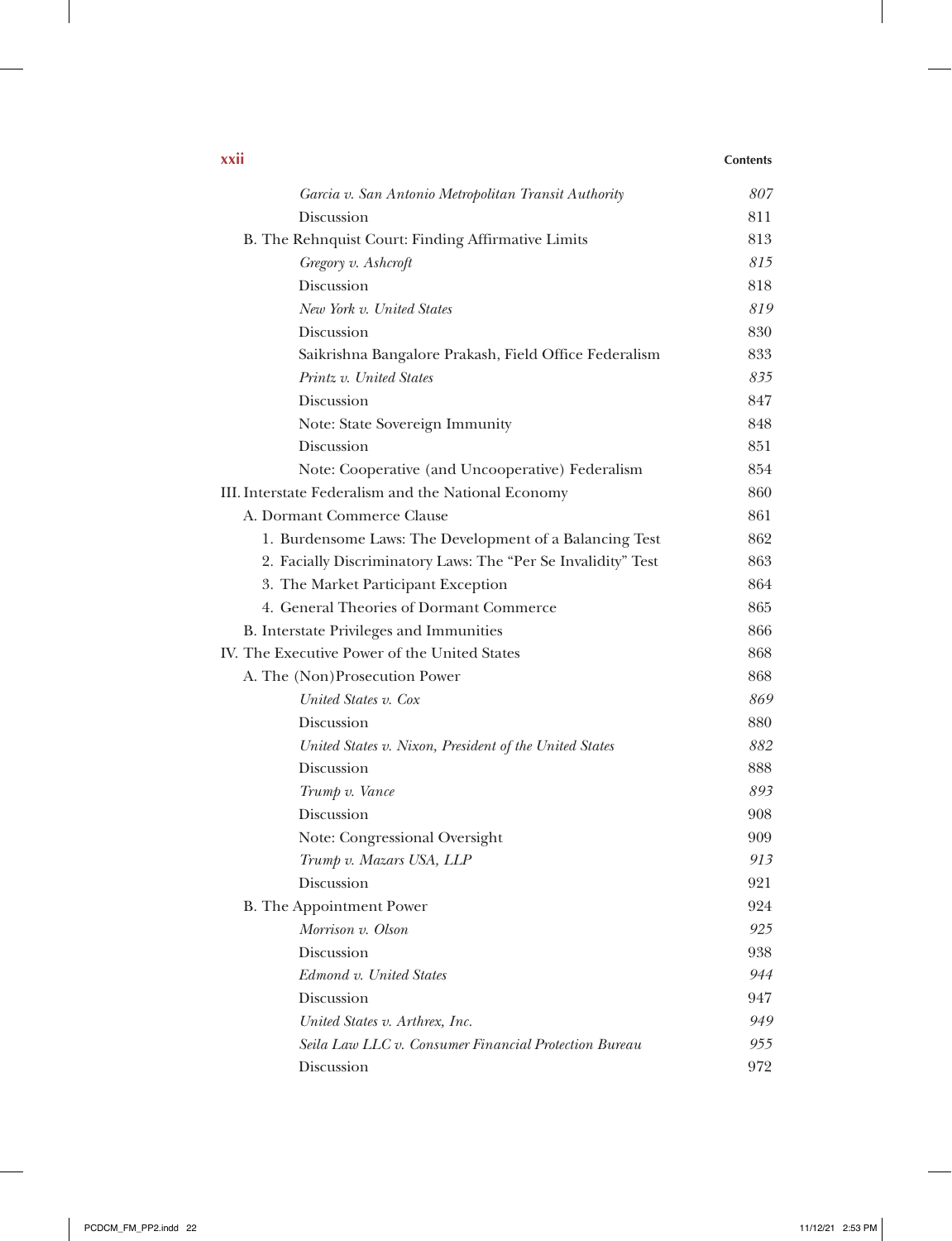| <b>Contents</b>                                                                                                                                          | xxiii   |
|----------------------------------------------------------------------------------------------------------------------------------------------------------|---------|
| National Labor Relations Board v. Noel Canning                                                                                                           | 980     |
| Discussion                                                                                                                                               | 985     |
| C. The Veto Power                                                                                                                                        | 990     |
| Immigration and Naturalization Service v. Chadha                                                                                                         | 991     |
| Discussion                                                                                                                                               | 1007    |
| D. The Power of the Sword                                                                                                                                | 1015    |
| 1. Emergency Power During Wartime                                                                                                                        | 1015    |
| Executive Order: Directing the Secretary of Commerce to<br>Take Possession of and Operate the Plants and Facilities of<br><b>Certain Steel Companies</b> | 1016    |
| Youngstown Sheet & Tube Co. v. Sawyer                                                                                                                    | 1019    |
| Discussion                                                                                                                                               | 1032    |
| Note: The Power to Wage War                                                                                                                              | 1037    |
| 2. Executive Detention                                                                                                                                   | 1046    |
| Hamdi v. Rumsfeld                                                                                                                                        | 1046    |
| Discussion                                                                                                                                               | 1061    |
| 3. Military Tribunals                                                                                                                                    | 1065    |
| 4. Habeas Corpus for the Guantanamo Detainees                                                                                                            | 1067    |
| Boumediene v. Bush                                                                                                                                       | 1068    |
| Discussion                                                                                                                                               | 1069    |
| 5. Torture and Presidential Power                                                                                                                        | 1072    |
| Discussion                                                                                                                                               | 1075    |
| 6. Targeted Killings                                                                                                                                     | 1076    |
| 7. Diplomatic Recognition                                                                                                                                | 1079    |
| Zivotofsky v. Kerry                                                                                                                                      | 1079    |
| Discussion                                                                                                                                               | 1087    |
| E. Presidential Privileges and Immunities                                                                                                                | 1090    |
| F. Presidential Selection                                                                                                                                | 1094    |
| <b>Appendix to Chapter 6 (online)</b>                                                                                                                    | $6-1$   |
| Note: The Emoluments Clauses                                                                                                                             | $6-1$   |
| Discussion                                                                                                                                               | $6 - 4$ |
| Note: Presidential Impeachment                                                                                                                           | $6-11$  |
| <b>Race and the Equal Protection Clause</b><br><b>Chapter 7</b>                                                                                          | 1099    |
| Brown v. Board of Education and the Constitutional Struggle<br>L.                                                                                        |         |
| over Desegregation                                                                                                                                       | 1099    |
| A. Background to the School Desegregation Case                                                                                                           | 1099    |
| Note: Brown and the Cold War                                                                                                                             | 1101    |

 $\overline{\phantom{a}}$ 

 $\mathbf{I}$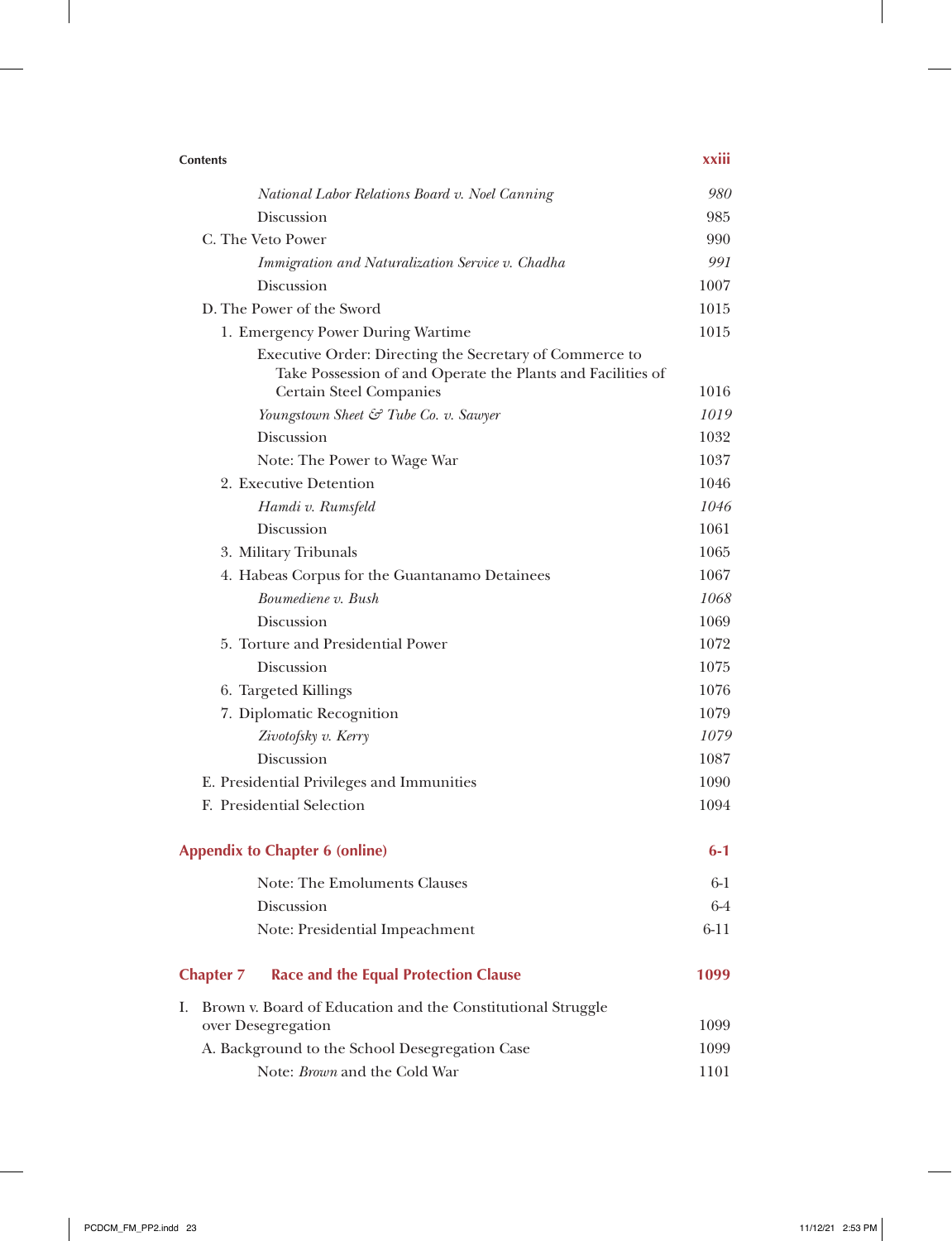| xxiv |                                                                                          | <b>Contents</b> |
|------|------------------------------------------------------------------------------------------|-----------------|
|      | B. The School Desegregation Case                                                         | 1105            |
|      | Brown v. Board of Education of Topeka, Kansas                                            | 1105            |
|      | <b>Bolling v. Sharpe</b>                                                                 | 1108            |
|      | Discussion                                                                               | 1109            |
|      | Note: A "Dissent" from Brown                                                             | 1112            |
|      | Discussion                                                                               | 1113            |
|      | Note: Brown and the Original Understanding                                               | 1114            |
|      | Discussion                                                                               | 1116            |
|      | C. Brown's Legacy, Fulfilled or Betrayed? Four Decades of<br><b>School Desegregation</b> | 1121            |
|      | 1. Brown II and "All Deliberate Speed"                                                   | 1121            |
|      | Brown v. Board of Education (Brown II)                                                   | 1121            |
|      | 2. "Massive Resistance" to School Desegregation                                          | 1122            |
|      | 3. The Political Branches Respond: 1964-1968                                             | 1123            |
|      | 4. The Supreme Court Reasserts Itself                                                    | 1124            |
|      | 5. Swann and Metropolitan Segregation in the South                                       | 1125            |
|      | 6. School Segregation in the North—The Court Confronts the                               |                 |
|      | De Jure/De Facto Distinction                                                             | 1126            |
|      | 7. The Turning Point-Inter-District Relief                                               | 1129            |
|      | 8. An Era of Retrenchment                                                                | 1131            |
|      | Missouri v. Jenkins (Jenkins II)                                                         | 1132            |
|      | Discussion                                                                               | 1134            |
|      | II. The Antidiscrimination Principle and the "Suspect Classification"<br>Standard        | 1136            |
|      | A. The Origins of the Suspect Classification Doctrine                                    | 1136            |
|      | 1. The Japanese Internment Case                                                          | 1136            |
|      | Korematsu v. United States                                                               | 1136            |
|      | Discussion                                                                               | 1141            |
|      | Oyama v. California                                                                      | 1143            |
|      | Discussion                                                                               | 1144            |
|      | 2. The Court Strikes Down Antimiscegenation Statutes                                     | 1144            |
|      | Loving v. Virginia                                                                       | 1146            |
|      | Discussion                                                                               | 1149            |
|      | B. The Reach of the Suspect Classification Doctrine                                      | 1157            |
|      | 1. Racial Segregation in Prisons                                                         | 1157            |
|      | Johnson v. California                                                                    | 1157            |
|      | 2. Family Formation                                                                      | 1158            |
|      | a. Child Custody Decisions Following Divorce                                             | 1158            |
|      | b. Race-Matching Policies in Adoption                                                    | 1159            |

 $\overline{\phantom{a}}$ 

 $\overline{\phantom{a}}$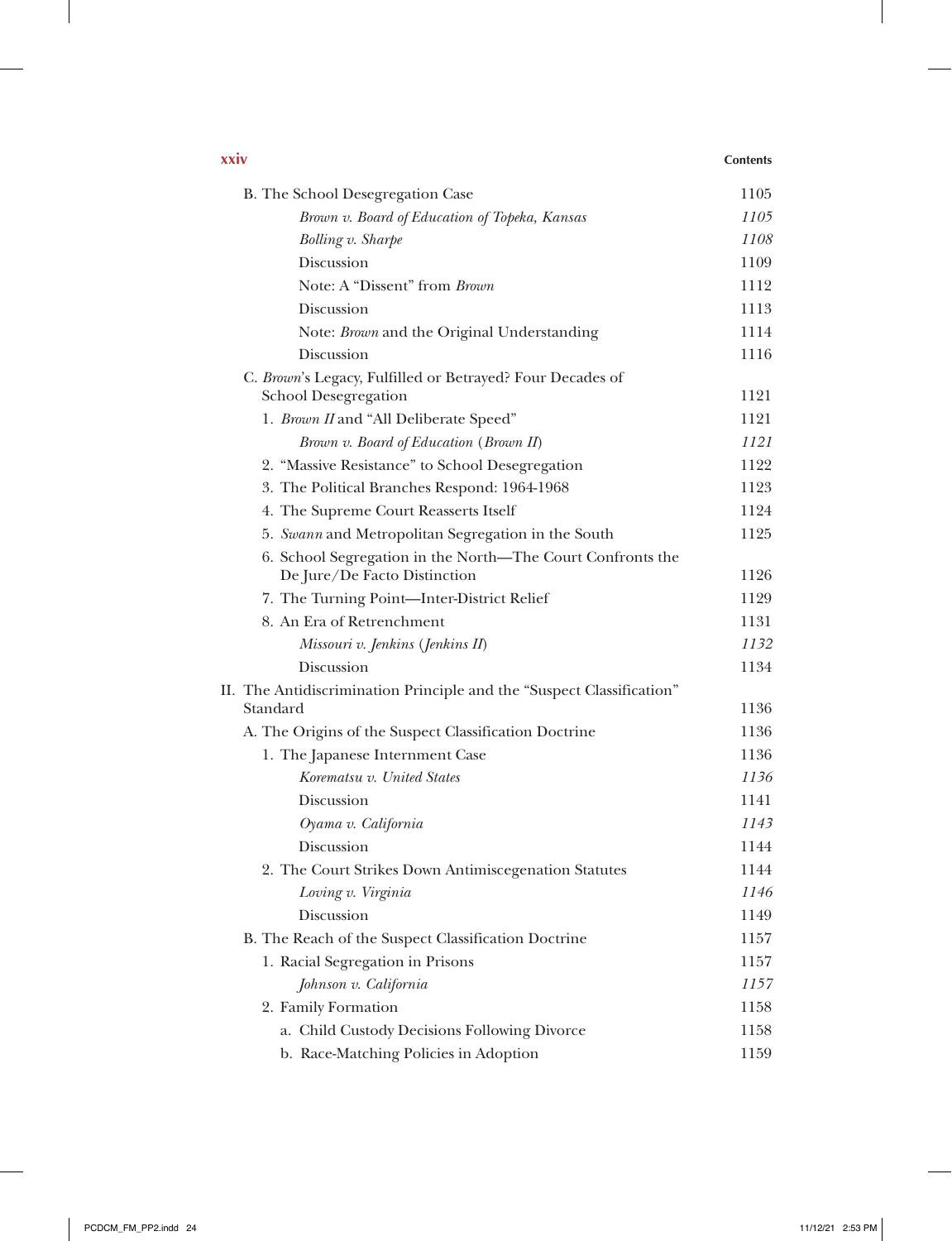| <b>Contents</b>                                                                  | <b>XXV</b> |
|----------------------------------------------------------------------------------|------------|
| 3. Government Collection and Use of Racial Data                                  | 1161       |
| Discussion                                                                       | 1162       |
| Note: Four Concepts of "Race": Status-Based, Formal,<br>Historical, and Cultural | 1163       |
| C. When Is a Decision Made "on the Basis of" Race?                               | 1165       |
| 1. Early Cases                                                                   | 1166       |
| Yick Wo v. Hopkins                                                               | 1166       |
| Ho Ah Kow v. Nunan                                                               | 1167       |
| 2. Brown v. Board of Education and Desegregation                                 | 1168       |
| 3. The Interplay Between the Fourteenth Amendment and the<br>Civil Rights Acts   | 1170       |
| Griggs v. Duke Power Co.                                                         | 1170       |
| Discussion                                                                       | 1172       |
| 4. The Court Separates the Fourteenth Amendment from the                         |            |
| Civil Rights Acts                                                                | 1174       |
| Washington v. Davis                                                              | 1175       |
| Village of Arlington Heights v. Metropolitan Housing<br>Development Corp.        | 1179       |
| Personnel Administrator of Massachusetts v. Feeney                               | 1180       |
| Discussion                                                                       | 1181       |
| Note: Commentaries on the Intent Standard                                        | 1187       |
| Discussion                                                                       | 1190       |
| 5. The Future of Disparate Impact Legislation                                    | 1193       |
| Ricci v. DeStefano                                                               | 1193       |
| Discussion                                                                       | 1196       |
| D. Race and the Criminal Justice System                                          | 1199       |
| 1. The War on Drugs and the Powder Cocaine/Crack Cocaine                         |            |
| Distinction                                                                      | 1199       |
| United States v. Clary                                                           | 1199       |
| <b>Discussion</b>                                                                | 1201       |
| 2. Administering Death                                                           | 1203       |
| McCleskey v. Kemp                                                                | 1203       |
| Discussion                                                                       | 1208       |
| 3. Suspect Descriptions                                                          | 1209       |
| Brown v. City of Oneonta                                                         | 1209       |
| Discussion                                                                       | 1210       |
| Note: Racial Profiling and the Equal Protection Clause                           | 1211       |
| E. "Preferential" Treatment for Racial Minorities                                | 1215       |
| 1. The Central Issues                                                            | 1215       |

 $\overline{\phantom{a}}$ 

 $\overline{\phantom{a}}$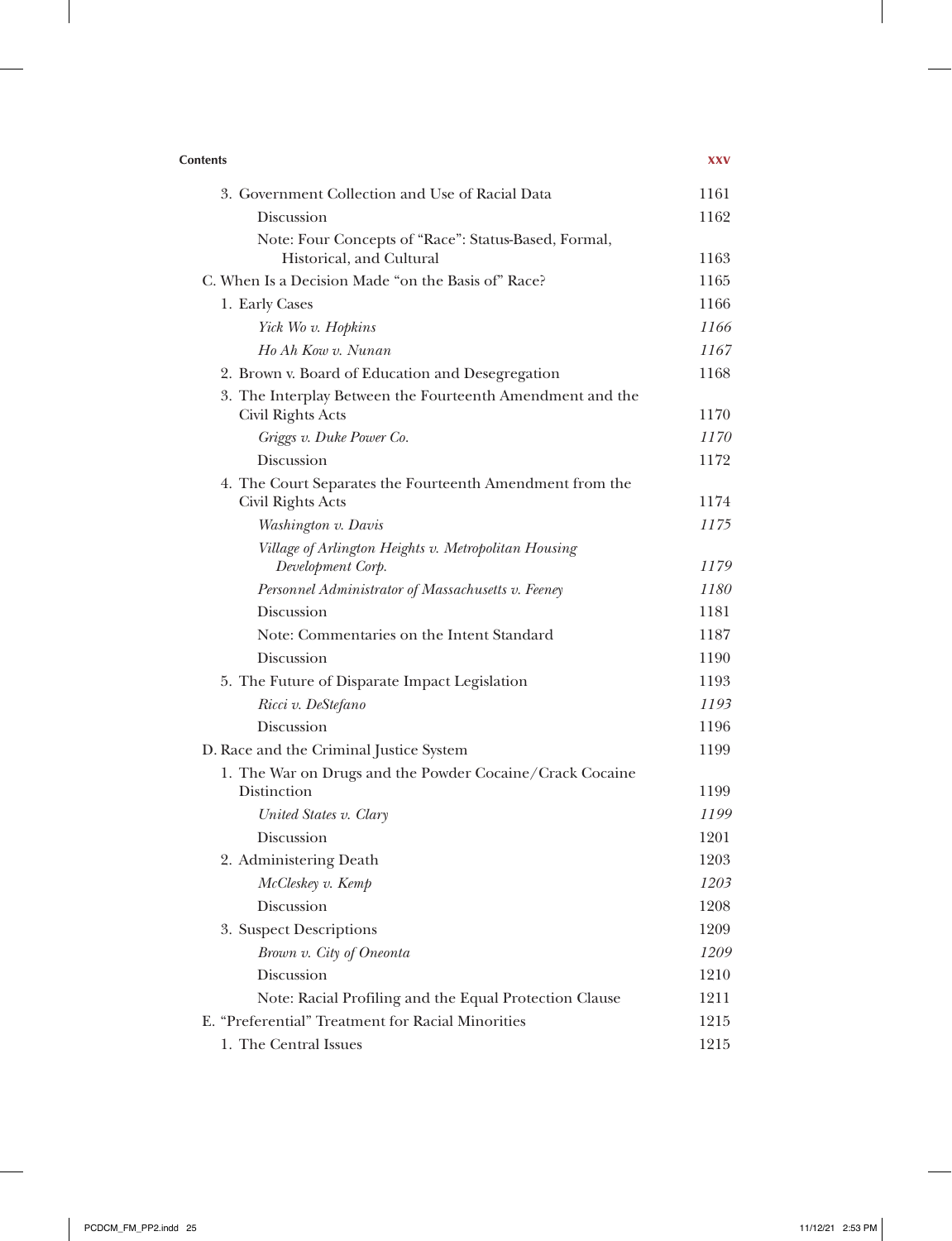## **xxvi Contents**

 $\overline{1}$ 

|    | 2. The Early Cases                                                     | 1217     |
|----|------------------------------------------------------------------------|----------|
|    | Regents of the University of California v. Bakke                       | 1217     |
|    | 3. Affirmative Action from Bakke to Croson                             | 1222     |
|    | 4. Affirmative Action in the Rehnquist Court                           | 1224     |
|    | City of Richmond v. J.A. Croson Co.                                    | 1225     |
|    | Discussion                                                             | 1236     |
|    | Adarand Constructors v. Pena                                           | 1240     |
|    | Note: Originalism and Affirmative Action                               | 1242     |
|    | 5. The Court Reaffirms Bakke                                           | 1247     |
|    | Grutter v. Bollinger                                                   | 1248     |
|    | Gratz v. Bollinger                                                     | 1266     |
|    | Discussion                                                             | 1269     |
|    | 6. The Roberts Court Interprets Brown in Light of Affirmative Action   | 1273     |
|    | Parents Involved in Community Schools v. Seattle School District No. 1 | 1273     |
|    | Discussion                                                             | 1300     |
|    | Fisher v. University of Texas at Austin [Fisher II]                    | 1303     |
|    | Discussion                                                             | 1304     |
|    | Note: Racial Redistricting and the Equal Protection Clause             | 1305     |
|    | F. Citizenship and Alienage Under the Equal Protection Clause          | 1306     |
|    | 1. The Early Interplay of Race and Alienage                            | 1306     |
|    | 2. Regulation of Aliens by State Governments                           | 1309     |
|    | Graham v. Richardson                                                   | 1309     |
|    | Bernal v. Fainter                                                      | 1312     |
|    | Discussion                                                             | 1319     |
|    | 3. Regulation of Resident Aliens by the Federal Government             | 1322     |
|    | Discussion                                                             | 1323     |
|    |                                                                        |          |
|    | <b>Appendix to Chapter 7 (online)</b>                                  | $7 - 1$  |
|    | Trump v. Hawaii                                                        | $7 - 1$  |
|    | Discussion                                                             | $7 - 17$ |
|    |                                                                        |          |
|    | <b>Chapter 8</b><br><b>Sex Equality</b>                                | 1327     |
| I. | The Sex Equality Claims Under the Fourteenth Amendment: Social         |          |
|    | Movements and Constitutional Change                                    | 1327     |
|    | A. The Fourteenth Amendment's First Century                            | 1327     |
|    | B. Movement Roots of Modern Sex Discrimination Law                     | 1330     |
|    | Frontiero v. Richardson                                                | 1336     |
|    |                                                                        |          |

 $\perp$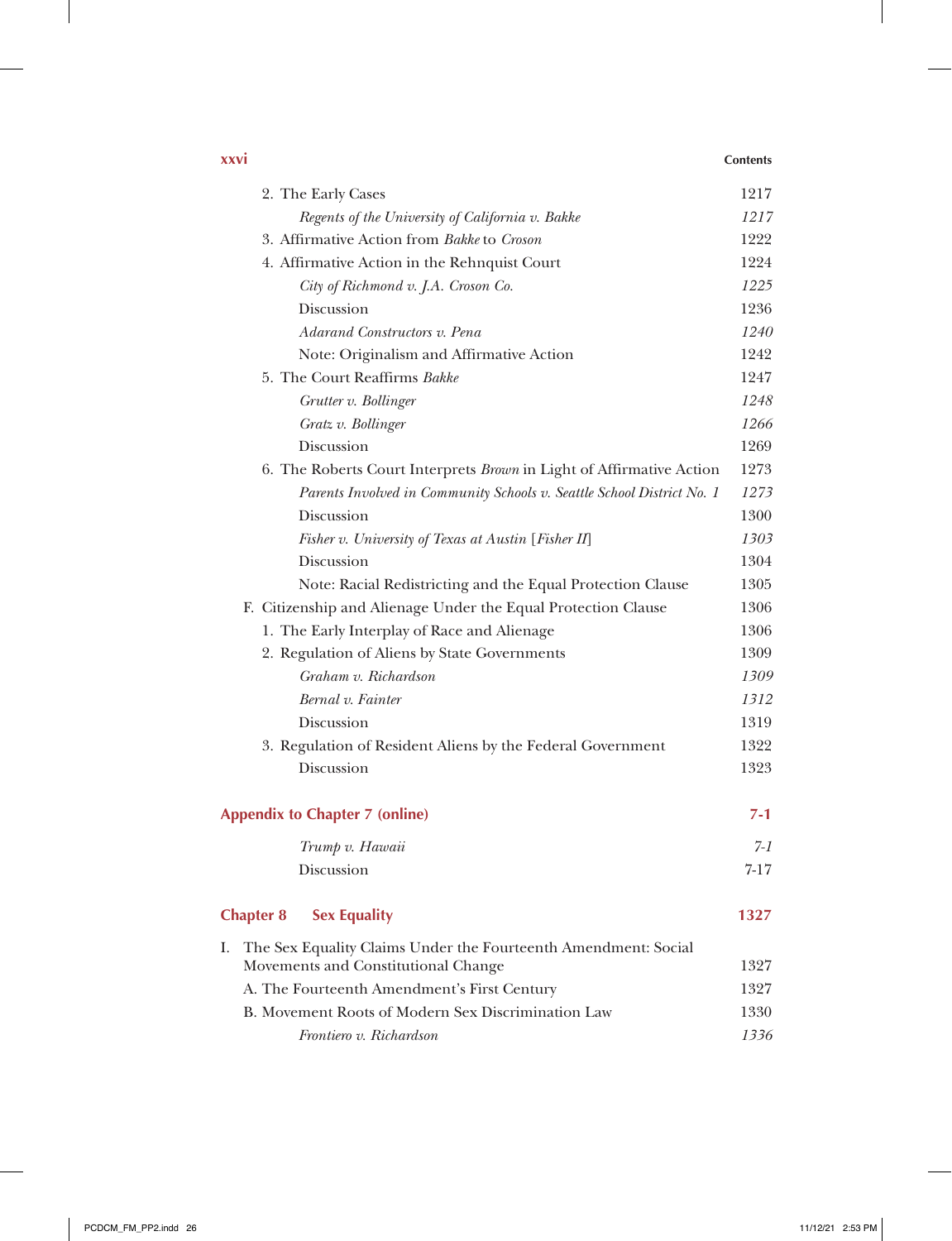| <b>Contents</b>                                                                                                                          | xxvii |
|------------------------------------------------------------------------------------------------------------------------------------------|-------|
| Discussion                                                                                                                               | 1342  |
| Note: Reasoning from Race in Frontiero and Beyond                                                                                        | 1345  |
| Note: The Equal Rights Amendment                                                                                                         | 1346  |
| Discussion                                                                                                                               | 1349  |
| Note: The Nineteenth Amendment                                                                                                           | 1354  |
| II. What Does Intermediate Scrutiny Prohibit?                                                                                            | 1357  |
| A. Intermediate Scrutiny, Sex Stereotyping, and Laws Enforcing<br>Breadwinner/Caregiver Roles                                            | 1357  |
| Note: On Sex, Gender, and Sexual Orientation                                                                                             | 1363  |
| B. Intermediate Scrutiny and the Race-Gender Analogy                                                                                     | 1365  |
| United States v. Virginia [The VMI Case]                                                                                                 | 1366  |
| Discussion                                                                                                                               | 1381  |
| Note: Intermediate Scrutiny and Single-Sex Education                                                                                     | 1384  |
| Note: Affirmative Action and Intermediate Scrutiny                                                                                       | 1389  |
| C. Intermediate Scrutiny and Claims of Sex Difference: Pregnancy as<br>a Justification for Sex-Differentiated Treatment of Men and Women | 1390  |
| Tuan Anh Nguyen v. INS                                                                                                                   | 1393  |
| Discussion                                                                                                                               | 1397  |
| Sessions v. Morales-Santana                                                                                                              | 1399  |
| Discussion                                                                                                                               | 1401  |
| III. Distinguishing Sex-Based and Sex-Neutral Policies: Evolving<br>Perspectives on Pregnancy                                            | 1402  |
| A. Criteria for Distinguishing Sex-Based and Sex-Neutral Policies                                                                        | 1402  |
| Personnel Administrator of Massachusetts v. Feeney                                                                                       | 1403  |
| Discussion                                                                                                                               | 1409  |
| B. Judicial and Legislative Perspectives on Pregnancy and Sex Equality:<br><b>Alternative Understandings</b>                             | 1412  |
| 1. Classifications on the Basis of Sex and Pregnancy                                                                                     | 1412  |
| Discussion                                                                                                                               | 1413  |
| Note: Abortion and Equal Protection                                                                                                      | 1416  |
| 2. Congress and the Court: Evolving Understandings of Pregnancy                                                                          | 1419  |
| Nevada Department of Human Resources v. Hibbs                                                                                            | 1420  |
| Discussion                                                                                                                               | 1422  |
| IV. Gender in the Military: Constitutional Change Outside the Courts                                                                     | 1428  |
| A. A Brief History of Women in the Military: The Creation and<br>Erosion of "Combat Exclusion" Rules                                     | 1428  |
| B. The End of the Combat Exclusion?                                                                                                      | 1431  |
| C. Rostker and the Constitutionality of Gender-Based Conscription                                                                        | 1433  |
| Discussion                                                                                                                               | 1436  |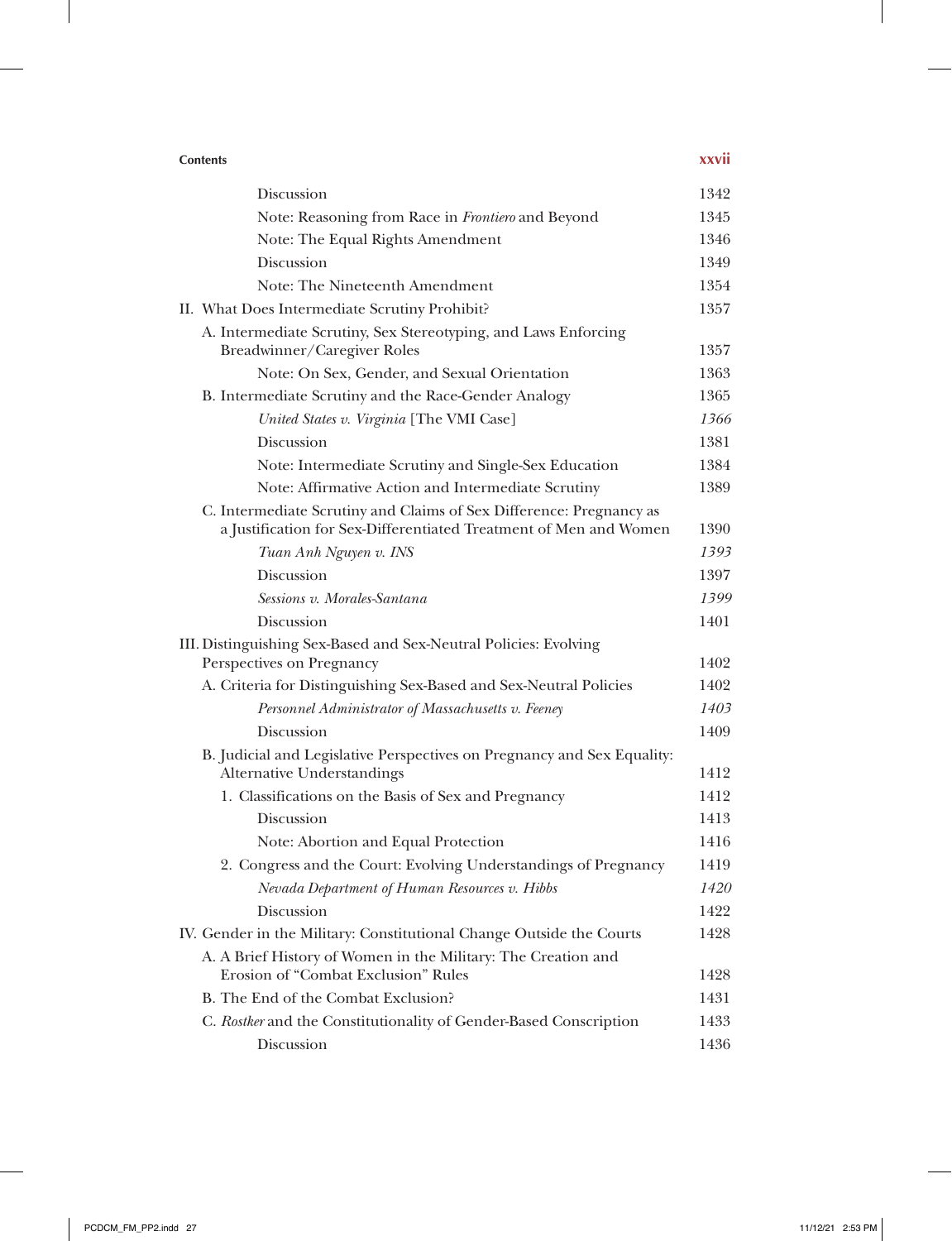| xxviii                                                                                                                               | <b>Contents</b> |
|--------------------------------------------------------------------------------------------------------------------------------------|-----------------|
| V. Other Suspect Bases of Classification: Thinking Outside the<br>"Tiers of Scrutiny" Model                                          | 1438            |
| City of Cleburne, Texas v. Cleburne Living Center                                                                                    | 1442            |
| Discussion                                                                                                                           | 1452            |
| Note: Accommodation as a Norm—The Americans with<br>Disabilities Act of 1990                                                         | 1454            |
| <b>Chapter 9</b><br>Liberty, Equality, and Fundamental Rights: The Constitution,<br>the Family, and the Body                         | 1455            |
| Historical Roots of Fundamental Rights Adjudication<br>I.                                                                            | 1456            |
| A. Doctrinal Antecedents                                                                                                             | 1456            |
| B. Popular and Philosophical Debate About the Criminalization of Sex                                                                 | 1459            |
| II. Contemporary Fundamental Rights Adjudication                                                                                     | 1461            |
| A. The Contraception Case                                                                                                            | 1461            |
| Griswold v. Connecticut                                                                                                              | 1461            |
| Discussion                                                                                                                           | 1474            |
| Note: The Reach of <i>Griswold</i>                                                                                                   | 1482            |
| Eisenstadt v. Baird                                                                                                                  | 1482            |
| Note: Tradition as a Source of Fundamental Rights                                                                                    | 1485            |
| Jack M. Balkin, Tradition, Betrayal, and the Politics of<br>Deconstruction                                                           | 1490            |
| Discussion                                                                                                                           | 1492            |
| III. Reproductive Rights and Abortion                                                                                                | 1494            |
| A. The Decision in Roe v. Wade                                                                                                       | 1494            |
| Roe v. Wade                                                                                                                          | 1497            |
| Doe v. Bolton                                                                                                                        | 1506            |
| Discussion                                                                                                                           | 1507            |
| Note: Did Roe Cause the Abortion Conflict?                                                                                           | 1509            |
| Discussion                                                                                                                           | 1512            |
| B. Abortion and the Equal Protection Clause                                                                                          | 1513            |
| Reva Siegel, Reasoning from the Body: A Historical<br>Perspective on Abortion Regulation and Questions of<br><b>Equal Protection</b> | 1515            |
| Discussion                                                                                                                           | 1517            |
| C. Decisions After Roe                                                                                                               | 1520            |
| Planned Parenthood of Southeastern Pennsylvania v. Casey                                                                             | 1528            |
| Discussion                                                                                                                           | 1555            |
| D. Abortion Restrictions After Casey                                                                                                 | 1559            |
| Gonzales v. Carhart [Carhart II]                                                                                                     | 1559            |
| Discussion                                                                                                                           | 1564            |
|                                                                                                                                      |                 |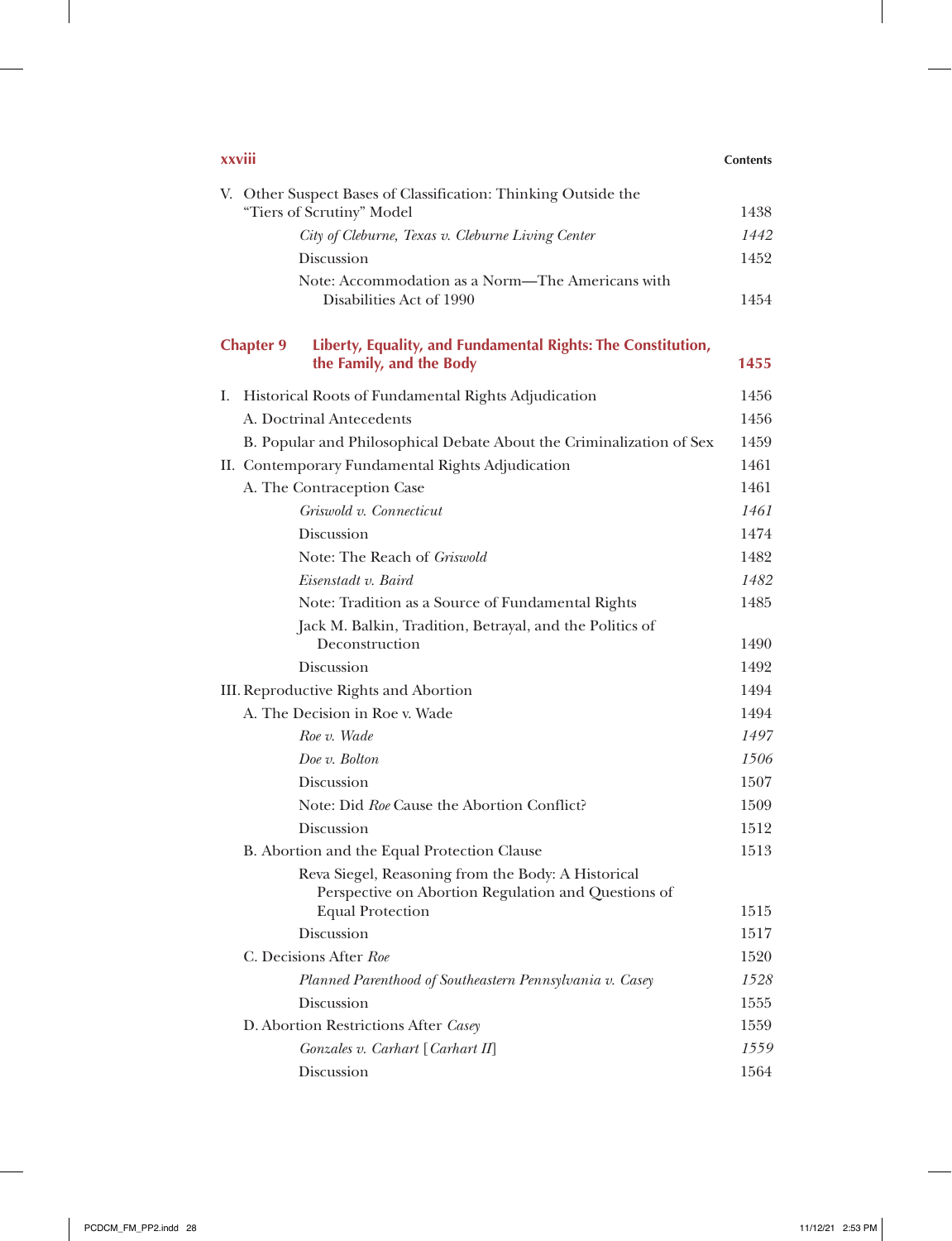| <b>Contents</b>                                                                                                         | xxix |
|-------------------------------------------------------------------------------------------------------------------------|------|
| Note: Absolute and Incremental Restrictions on Abortion                                                                 | 1567 |
| 1. Absolute Restrictions                                                                                                | 1568 |
| 2. The Incremental Approach                                                                                             | 1568 |
| Note: Health Regulations after Casey                                                                                    | 1573 |
| Whole Woman's Health v. Hellerstedt                                                                                     | 1574 |
| Discussion                                                                                                              | 1577 |
| June Medical Services L.L.C. v. Russo                                                                                   | 1579 |
| Discussion                                                                                                              | 1580 |
| IV. Sexuality and Sexual Orientation                                                                                    | 1582 |
| A. Sexual Orientation: Liberty and Equality                                                                             | 1583 |
| 1. The Court's First Ruling on Laws Criminalizing Sodomy                                                                | 1585 |
| Bowers v. Hardwick                                                                                                      | 1586 |
| Discussion                                                                                                              | 1592 |
| 2. Bowers Blunted, But Not Reversed                                                                                     | 1595 |
| Romer v. Evans                                                                                                          | 1596 |
| Discussion                                                                                                              | 1602 |
| 3. Bowers Reversed                                                                                                      | 1605 |
| Lawrence v. Texas                                                                                                       | 1606 |
| Discussion                                                                                                              | 1623 |
| Note: Liberty, Equality, and Lawrence                                                                                   | 1627 |
| 1. Liberty and/or Equality?                                                                                             | 1627 |
| 2. Liberty versus Equality: A Queer Perspective                                                                         | 1629 |
| 3. Dignity in Lawrence                                                                                                  | 1629 |
| B. Sexual Orientation: Equal Protection and Heightened Scrutiny                                                         | 1630 |
| Letter from the Attorney General to Congress on Litigation<br>Involving the Defense of Marriage Act (February 23, 2011) | 1631 |
| Discussion                                                                                                              | 1634 |
| C. Same-Sex Marriage                                                                                                    | 1636 |
| United States v. Windsor                                                                                                | 1640 |
| Discussion                                                                                                              | 1643 |
| Obergefell v. Hodges                                                                                                    | 1645 |
| <b>Discussion</b>                                                                                                       | 1666 |
| Bostock v. Clayton County, Georgia                                                                                      | 1676 |
| Discussion                                                                                                              | 1686 |
| Masterpiece Cakeshop v. Colorado Civil Rights Commission                                                                | 1688 |
| Fulton v. City of Philadelphia                                                                                          | 1689 |
| Discussion                                                                                                              | 1694 |
| D. Backlash and Social Movements                                                                                        | 1696 |
| 1. The Judicial Backlash Thesis                                                                                         | 1697 |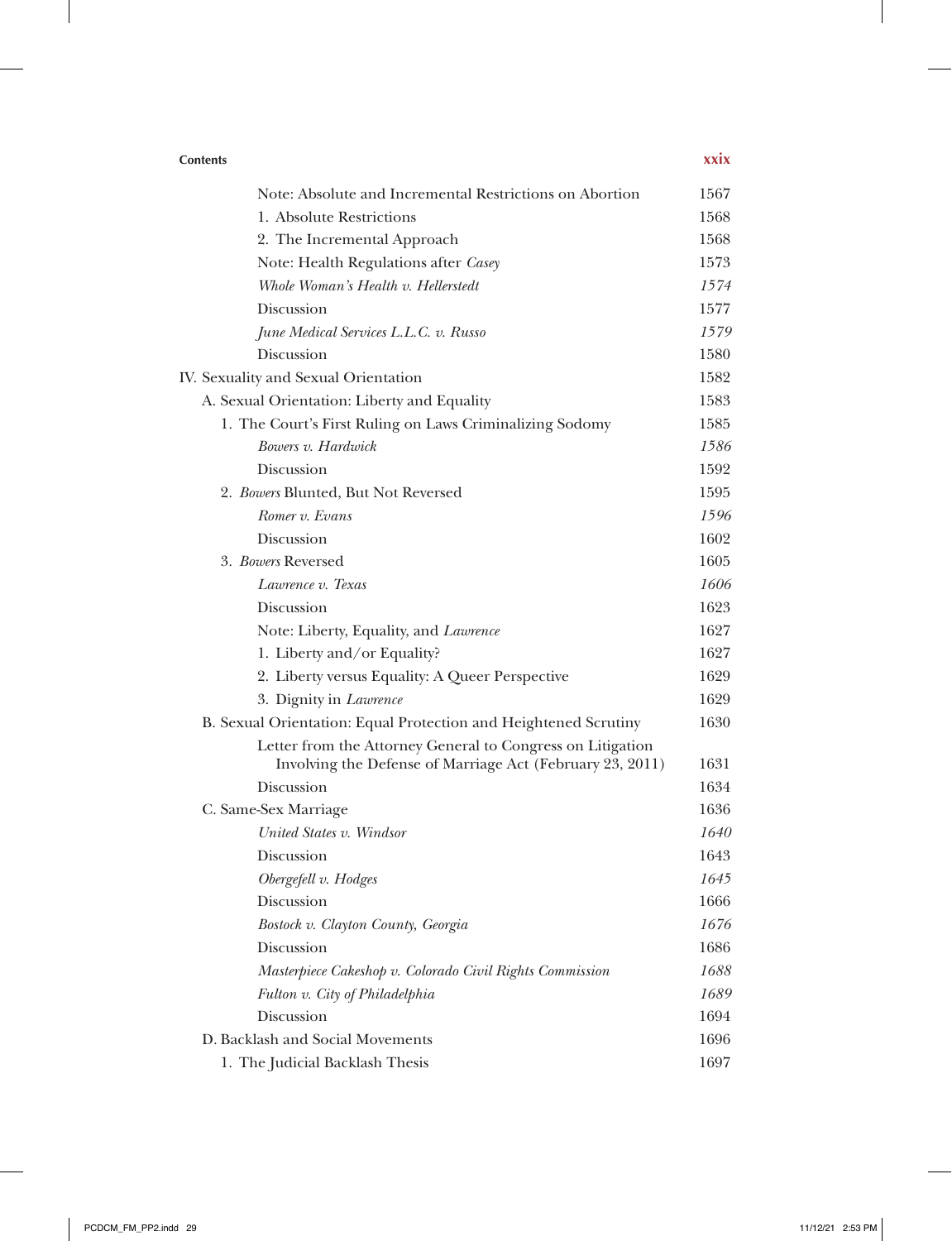| <b>XXX</b>                                                                        | <b>Contents</b> |
|-----------------------------------------------------------------------------------|-----------------|
| 2. Skeptics of the Judicial Backlash Thesis                                       | 1697            |
| Note: The Right to Die and Other Implied Fundamental Rights                       | 1699            |
| V. The Constitutional Right of Self-Defense                                       | 1703            |
| District of Columbia v. Heller                                                    | 1703            |
| McDonald v. City of Chicago                                                       | 1727            |
| Discussion                                                                        | 1729            |
| The Constitution in the Modern Welfare State<br><b>Chapter 10</b>                 | 1741            |
| Does the Constitution Affirmatively Guarantee Any Welfare Rights?<br>I.           | 1742            |
| A. The Rights of Indigents in the Criminal Justice System                         | 1742            |
| B. The Creation of Fundamental Interests Under the Equal                          |                 |
| <b>Protection Clause</b>                                                          | 1745            |
| Harper v. Virginia Bd. of Elections                                               | 1745            |
| Discussion                                                                        | 1749            |
| Note: Protecting the Poor Through the Fourteenth                                  |                 |
| Amendment                                                                         | 1749            |
| C. Minimum Needs Rejected                                                         | 1753            |
| Dandridge v. Williams                                                             | 1753            |
| Discussion                                                                        | 1760            |
| D. The Right to Education                                                         | 1761            |
| 1. "Equal Provision" of Public Education                                          | 1761            |
| San Antonio Independent School District v. Rodriguez                              | 1761            |
| Discussion                                                                        | 1775            |
| 2. Is There a Right to Some Minimal Provision of<br><b>Educational Resources?</b> | 1776            |
| Plyler v. Doe                                                                     | 1776            |
| Discussion                                                                        | 1782            |
| Note: On the Enforceability of "Positive Rights"                                  | 1782            |
| Discussion                                                                        | 1784            |
| E. Does the State Have a "Duty to Rescue"?                                        | 1789            |
| DeShaney v. Winnebago County Department of Social Services                        | 1789            |
| Discussion                                                                        | 1793            |
| Note: State Action in the Age of the Welfare State                                | 1796            |
| <b>Appendix to Chapter 10 (online)</b>                                            | $10-1$          |
| II. The Procedural Due Process Protection of Entitlements and Other               |                 |
| Nontraditional Property and Liberty Interests: The Basic Doctrine                 | $10-1$          |